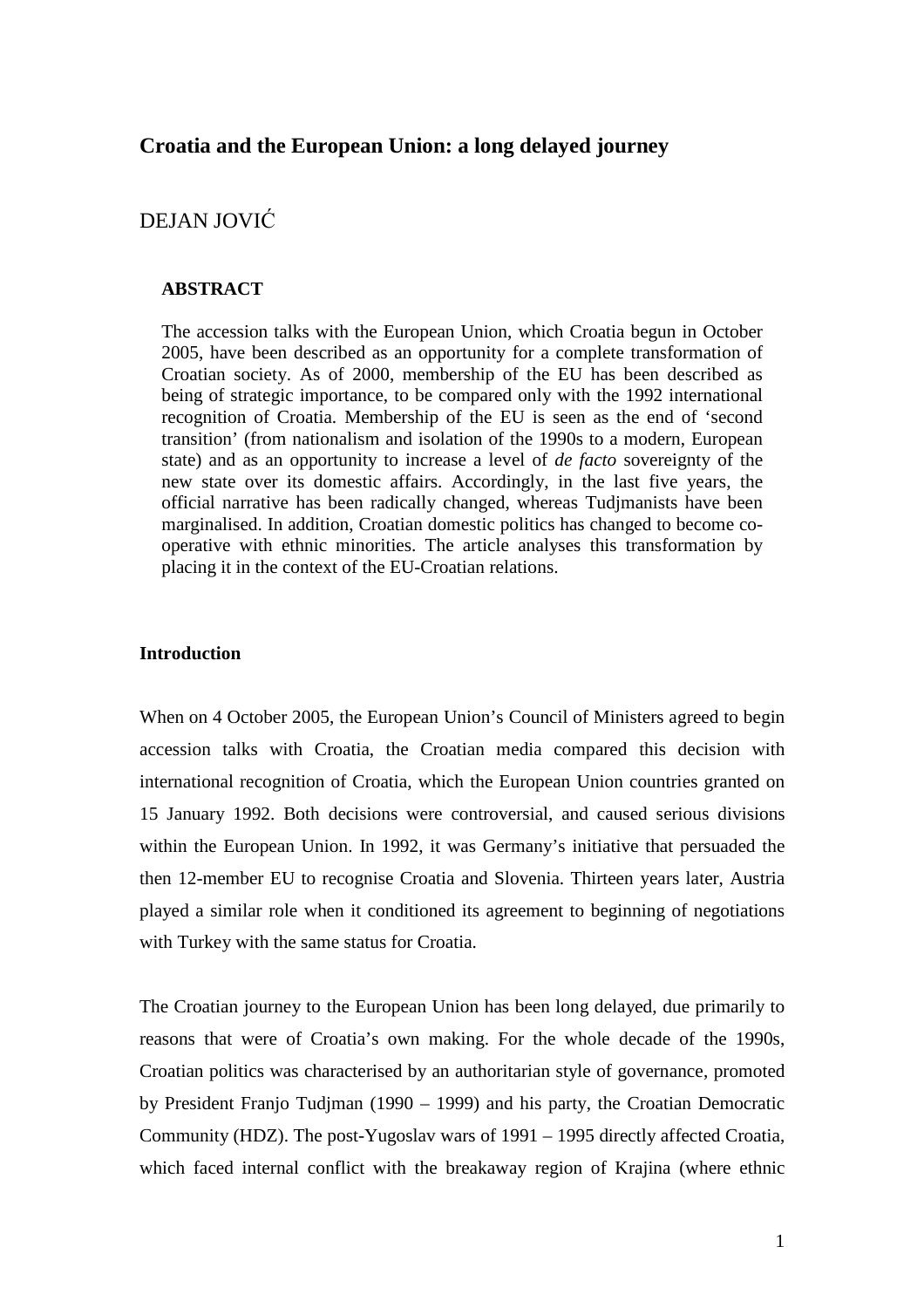Serbs made up the majority of the population) and external attacks by Serbian and Montenegrin forces. In 1993-94, Croatia intervened unofficially, but no less forcefully, in the conflict between Bosnian Croats and Bosniaks in Bosnia-Herzegovina, and was a long time supporter of the secessionist ambitions of the Croat Republic of Herceg-Bosna. The Dayton peace accord – of which the Croatian president Tudjman was a co-signatory – stopped the war in Bosnia-Herzegovina. However, it was not before 1998 that the last segments of Croatian territory claimed by the secessionist Croatian Serbs (Eastern Slavonia near the border with Serbia, and Prevlaka on the Croatian border with Montenegro) were returned to Croatian control.

While other East Central European states begun their accession to the European Union in the mid-1990s, Croatia was thus still resolving problems inherited from the violent collapse of the Yugoslav federation. In addition to this, however, the form of nationalism developed by Franjo Tudjman in the aftermath of the Dayton peace accord became hostile to the European Union and the idea of Europe. Unlike Slovenia, which moved quickly from its own isolationist type of nationalism of the early 1990s to a much more open liberal Europeanism, Croatia entrapped itself into an ideology that was rather suspicious of all supra-national organisations. Furthermore, Tudjman viewed himself as the winner of the post-Yugoslav wars, and felt secure enough to reject what he saw were the unfair demands that the European Union defined through the Regional Approach policy (as of April 1997). Tudjman criticised Europe for not helping Croatia when it was attacked in the post-Yugoslav wars, and for allegedly never being really supportive of Croatian independence. The Regional Approach, as well as the concept of the 'Western Balkans', were rejected in their entirety, as they were seen as an attempt to re-establish a neo-Yugoslavia. In response to the Regional Approach policies, Croatia under Tudjman amended its Constitution by adding an article that specifically prohibits membership of any association of states that could lead to a renewal of Yugoslavia, or a similar Balkan association of states.

The European Union responded to this by freezing its relationship with Croatia. Croatia ended the decade of the 1990s in unofficial isolation, and with no formal agreements with the European Union. It was only after the death of Franjo Tudjman (in December 1999) and once his party lost parliamentary and presidential elections in early 2000, that Croatian policy saw an ideological and political about-turn with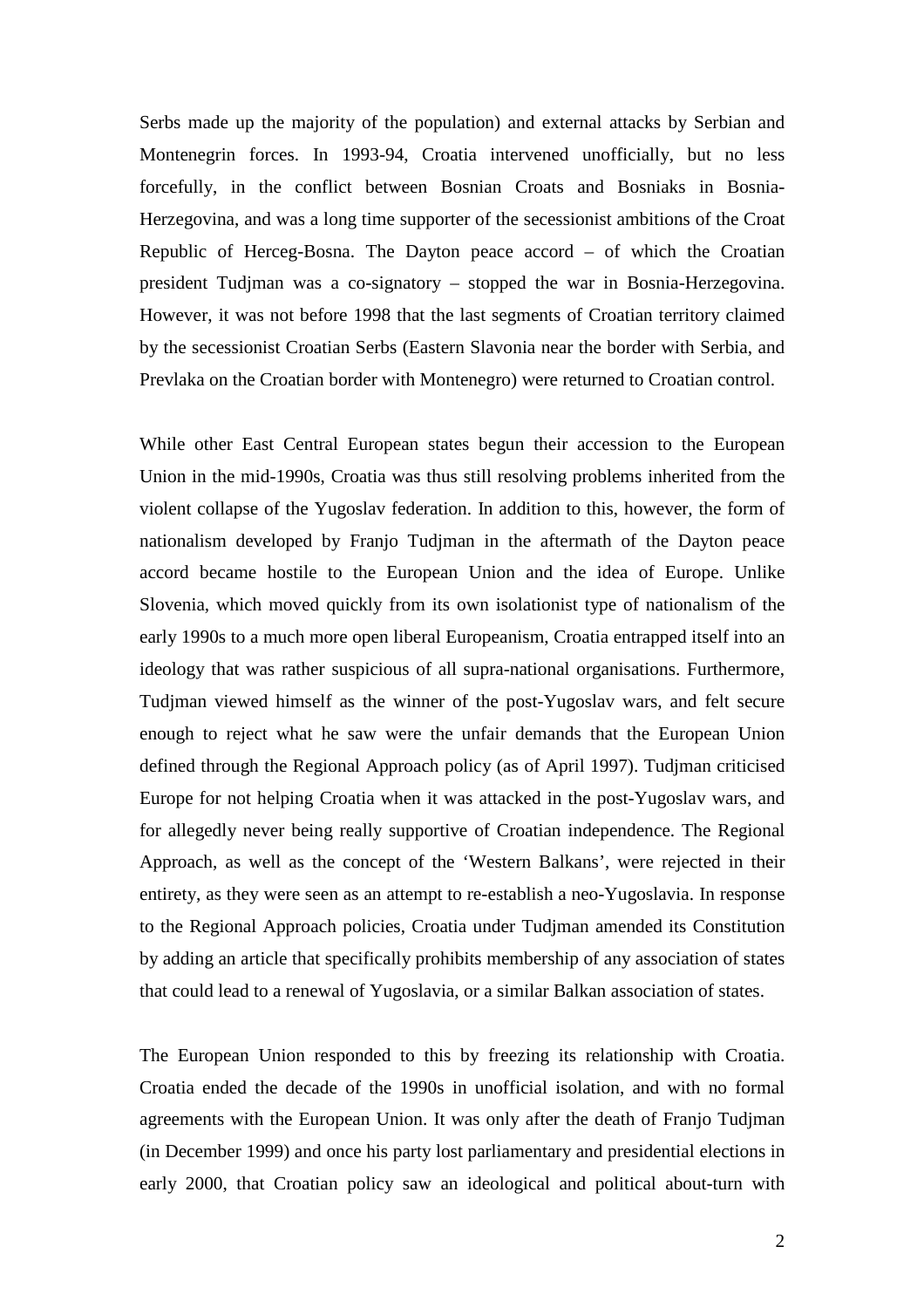regard to the idea of Europe. The Croatian journey to the European Union really only began in any meaningful sense in 2000. In the last five years, three governments (two led by Social-Democrat Ivica Račan, in 2000 – 2003, and the current government, which has since December 2003 been led by the leader of the reformed HDZ, Ivo Sanader) have made accession to the European Union their main strategic foreign policy objective. A radical change of foreign policy orientation, as well as the marginalisation of 'Tudjmanists' on the Croatian political scene, has resulted in the emergence of a political consensus between the major parties of both the government and the opposition. Mainstream Croatian politics is now largely defined by this consensus.

This article focuses on this radical change of policy – between Tudjmanist scepticism and hostility towards the concept of Europe, and post-Tudjmanist pro-European narratives. I argue that the prospect of joining the European Union has already radically changed the character of Croatian politics in three major aspects. Firstly, it led to the defeat of isolationist nationalism, which characterised Croatian politics in the second half of the 1990s. Croatia no longer sees itself as a self-sufficient 'regional power' but as an integral part of a larger European project to which it wants to contribute. Secondly, the informal 'grand coalition for Europe' (in which now all major political parties participate) has successfully bridged the gaps between various ideological and ethnic segments of the Croatian population. For the first time since independence, Croatia is governed by a coalition which includes representatives of ethnic minorities, including the ethnic Serbs. At the same time, an unofficial 'coalition for Europe' closed the gap between former ideological adversaries – the reformed communists (SDP) and reformed nationalists (HDZ). Thirdly, the prospect of joining the European Union has fundamentally changed Croatian foreign policy orientation, which is now open to regional co-operation, including with countries such as Serbia and Montenegro and Bosnia-Herzegovina. All of this was unthinkable in the 1990s, when Croatia was engaged in wars with its neighbours and even with its own Serb minority.

These changes in policy orientations were also reflected in personnel changes in the HDZ, in which the Tudjmanist forces have been successfully marginalised, while some of the most prominent politicians of the 1990s have left the party in protest.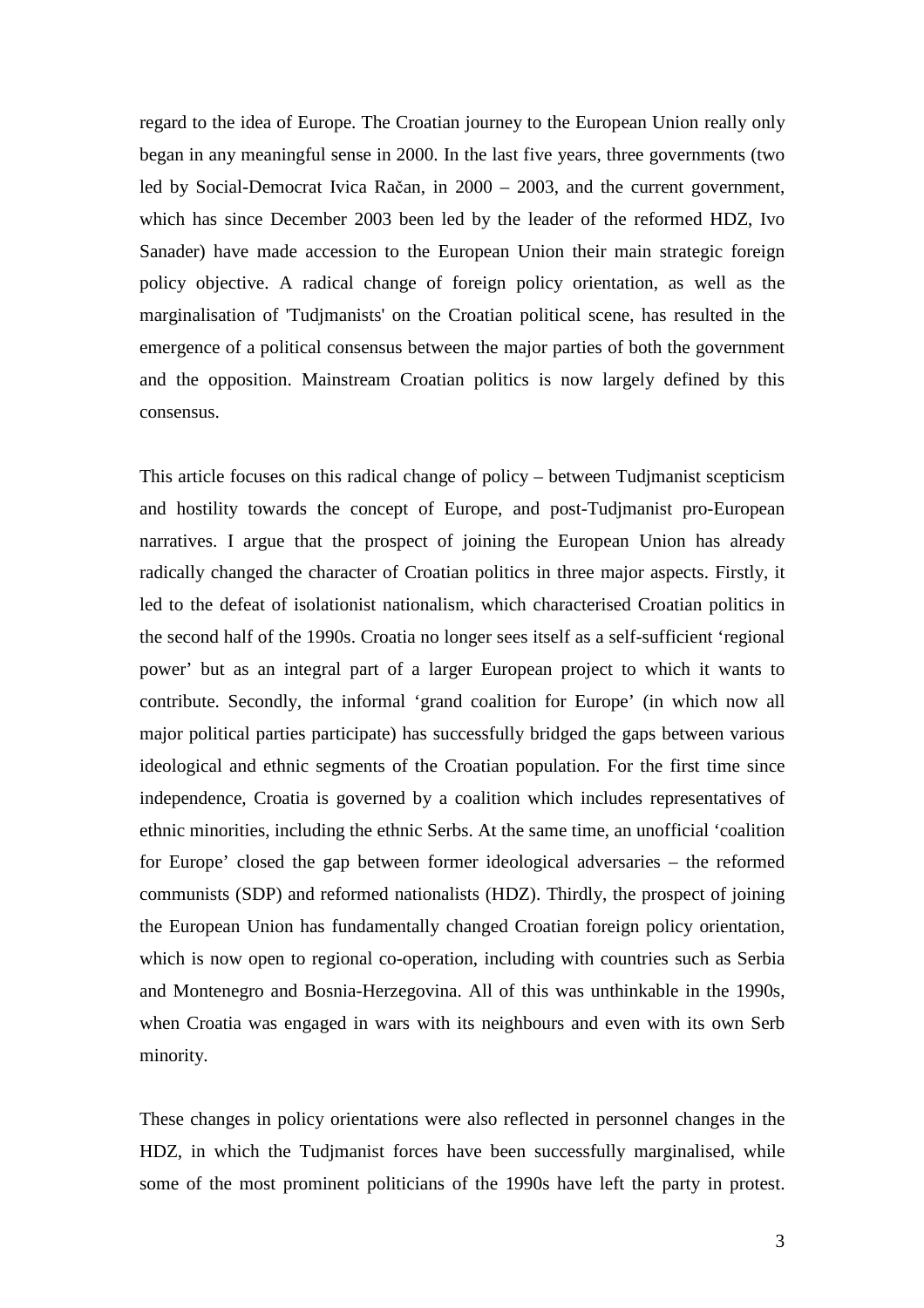Accession to the European Union is the main reason for these radical changes. Isolation from Europe is no longer seen as a viable option but as a road to decay. As explained by Hidajet Biščević, Croatian Deputy Foreign Minister:

'More than ten years have passed since we successfully ended the war. We must be aware that no society can develop if it freezes itself in a certain point in time, regardless of how important this point is for the history of that society. The world around us is changing fast. If we lag behind, we will find ourselves in isolation, and we will decay'. $1$ 

Even more explicit was Vladimir Drobnjak, the Croatian Chief Negotiator with the EU. Speaking to the Croatian business elite on 17 October 2005, Drobnjak said:

'The point of negotiating with the European Union can be described as – the complete and full transformation of Croatian society. The EU accession means an increased standard of living, a stronger economy, and more opportunities for investment and new jobs being created day by day. By becoming a member of the Union, Croatia will enter the system of collective peace and security, and will participate in the process of decision-making.<sup>2</sup>

These four objectives (to make society more transparent and open; to strengthen the national economy and improve the standard of living; to enhance the level of security; and to increase political influence in European and in global affairs) have specific importance within the context of the recent history of conflicts in Croatia and its immediate neighbourhood.

In the specific Croatian context, membership of the European Union is seen as the ultimate recognition that Croatia no longer represents an exception, but is a normal European state, equal in status and character to others. This is why membership of the European Union is now seen as a 'second recognition', and is compared to official

<sup>&</sup>lt;sup>1</sup> 'Put u EU je put ka napretku Hrvatske', interview with Hidajet Biščević, Vjesnik, 15 October 2005.

<sup>&</sup>lt;sup>2</sup> 'Drobnjak: pristupanje EU je hrvatski strateški cilj', Croatian Radio Television News, 17 October 2005. Accessible on 19 October 2005, at: http://vijesti.hrt.hr/ShowArticles.aspx?ArticleId=1357 .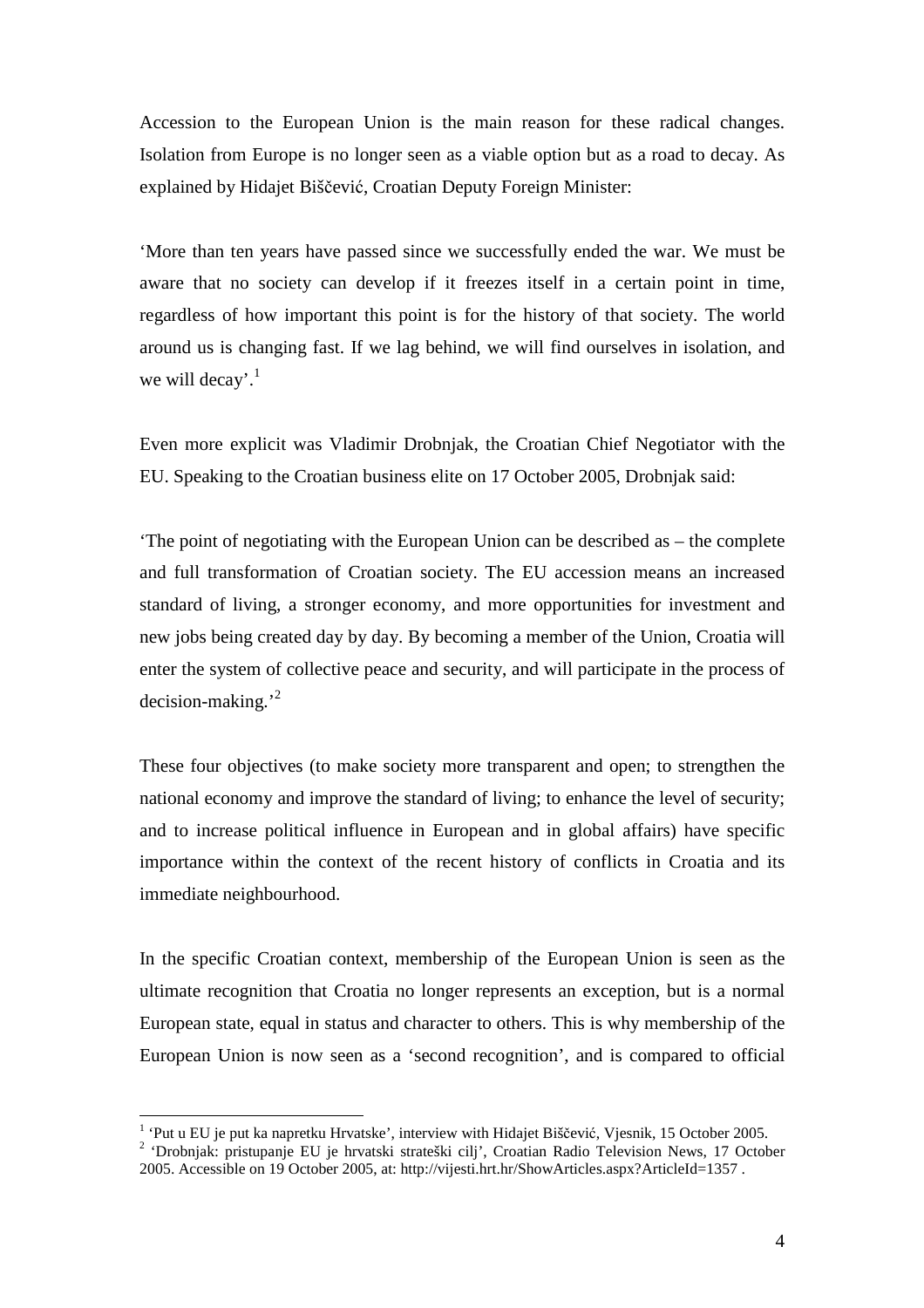recognition of independence in January 1992.<sup>3</sup> While the first recognition was a formal acceptance of the fact that the Croatian state exists in terms of international law and international relations, this second recognition is seen as a confirmation of its democratic credentials. The Croatian political elite now accepts that in the context of liberal democratic Europe, only states with recognised democratic credentials are to be accepted as equal and trusted.

Membership of the European Union is not only a matter of economic prospects and a guarantee of the enhanced level of security – it is the end of the transition period in which Croatia has been observed, advised and supervised – including through formal instruments and mechanisms, such as UN peace-keeping, OSCE election-observation, and the ICTY fact-discovering missions.<sup>4</sup> Through membership of the European Union, Croatia hopes it will finally gain trust – at least to the degree other EU states are now trusted – after a long decade and a half in which it has often been treated with some suspicion. Its membership of the European Union will thus end the initial phase of, often largely, only nominal sovereignty. Thus, through membership of the EU Croatia aims to become a 'proper' (i.e. 'sovereign') state.<sup>5</sup> The enthusiasm of Croatian political elites for Europe – and the transformation of former nationalists to pro-Europeanists – is based on the expectation that membership in the Union will significantly enhance the level of actual sovereignty.

This article will first describe the main elements of the Tudjmanist narrative on Europe in the second half of the 1990s. It will then focus on the new, post-Tudjmanist narrative and the dynamics of political change that followed parliamentary and presidential elections in 2000. The post-Tudjmanist period has had two distinctive

<sup>&</sup>lt;sup>3</sup> This was explicitly stated by Hidajet Biščević, in his interview in Vjesnik, ibid. See also a statement by Vladimir Šeks, the President of Croatian Parliament as quoted by Hina News Agency, 7 October 2005.

<sup>&</sup>lt;sup>4</sup> Since 1991, the following UN missions were hosted by Croatia: UN Protection Force (UNPROFOR), UN Confidence Restoration Operation in Croatia (UNCRO), UN Transitional Administration in Eastern Slavonia, Baranja and Western Sirmium (UNTAES), UN Police Support Group (UNPSG) and UN Mission of Observers in Prevlaka (UNMOP). At the beginning of the war in 1991, the EU sent its European Community Monitor Mission (ECMM). The ICTY missions have been frequent since 1995. For the role of these missions, as well as for Croatian policy towards them, see Mario Nobilo: 'Hrvatski Feniks', Globus, Zagreb, 2000.

<sup>&</sup>lt;sup>5</sup> For similar link between 'restitution of state independence, democracy and freedom' and 'full involvement in the European political and economic system, as well as the system of security and legislation', see the Višegrad Declaration of 15 February 1991, signed by the Czech and Slovak Federal Republic, Poland and Hungary. Accessible online on 1 November 2005, at www.visegradgroup.org.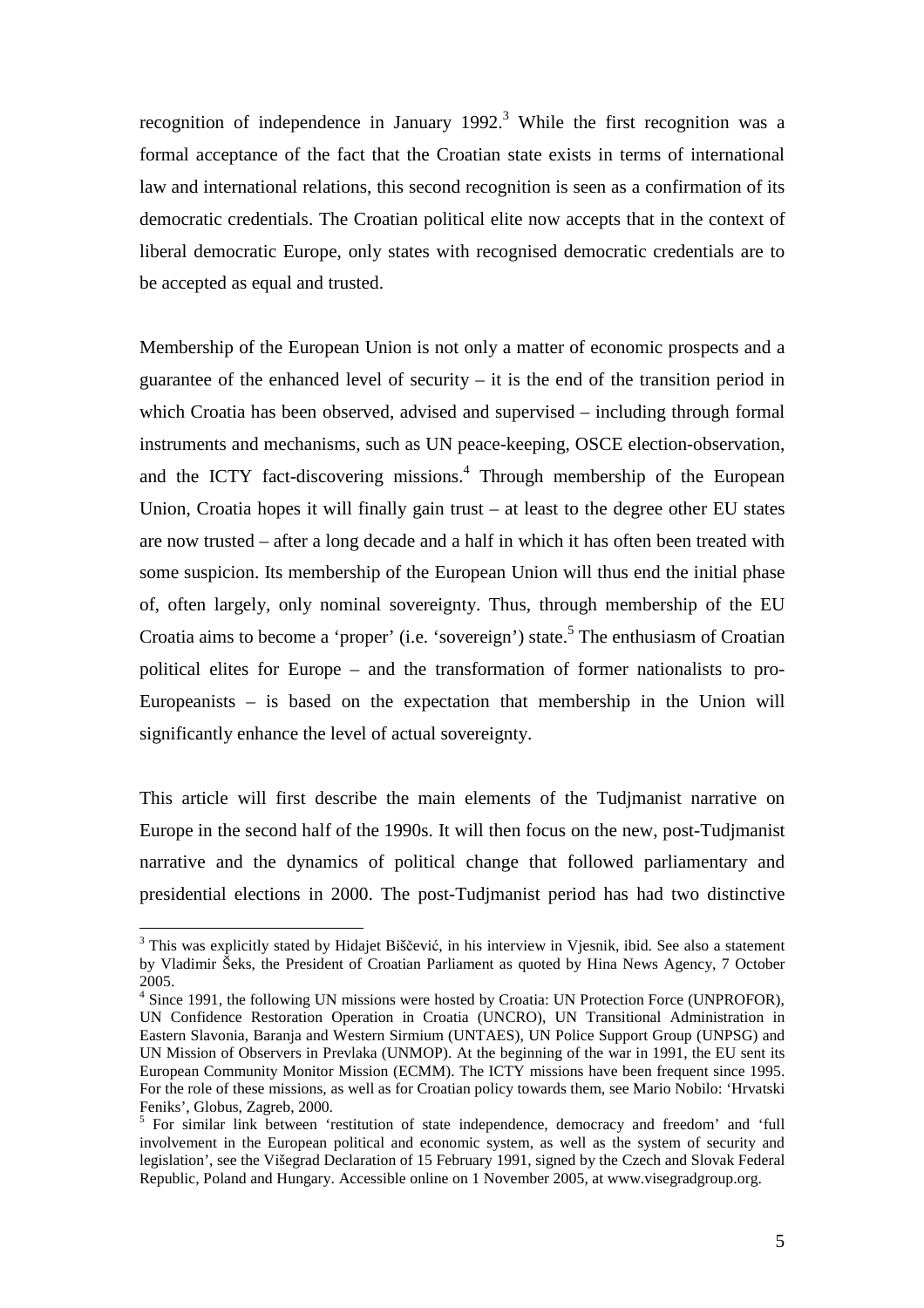phases: in the first the original enthusiasm of Ivica Račan's government faced obstacles as early as in 2001, when two Croatian Army generals (Ante Gotovina and Janko Bobetko) were indicted for war crimes by the International Criminal Tribunal for the former Yugoslavia (ICTY). The opposition to these indictments provided the focal point for Tudjmanist forces to gather in order to stop the process of abandoning of Tudjmanist policies. In the second phase (following the 2003 elections), the Tudjmanist forces were undermined from within by the reformist strategies of the new HDZ leader, Ivo Sanader. This was a very significant step, as it deprived the Tudjmanists of their 'natural home', leaving them without influence in the strongest political party in the country. The European Union responded in kind, recognising Croatia's candidate status in June 2004, and opening accession talks in October 2005.

#### **Tudjman's views on Europe in the second half of the 1990s**

The powerful incentive of transforming what was largely nominal sovereignty into a more substantive sovereignty remains an important reason why many former supporters of Croatian independence now support membership of the European Union. Although Tudjman secured independence in nominal terms, and achieved the territorial integrity of the new Croatian state, his nationalism in the second half of the 1990s led Croatia into isolation in which the important elements of sovereignty had been *de facto* lost. In domestic politics, Croatian sovereignty was challenged by the existence of the ICTY, which indicted several members of Tudjman's military elite, and even confirmed that it investigated Tudjman in the last years of his life.<sup>6</sup> The obligation to co-operate with the ICTY forced Croatia to make an exception with regard to the constitutional ban on the extradition of Croatian nationals to any courts outside the country.<sup>7</sup> This Croatian foreign policy position was weak, and in the second half of the 1990s the country was under undeclared (silent) sanctions. The EU-Croatian relationship worsened after April 1997, when the EU introduced the Regional Approach policy for countries of the Western Balkans. The very concept of the 'Western Balkans' was unacceptable to Croatia, as it linked the country with its

<sup>&</sup>lt;sup>6</sup> For this see Novi List, 28 June 2002, accessible online on 23 October 2005 at www.novilist.hr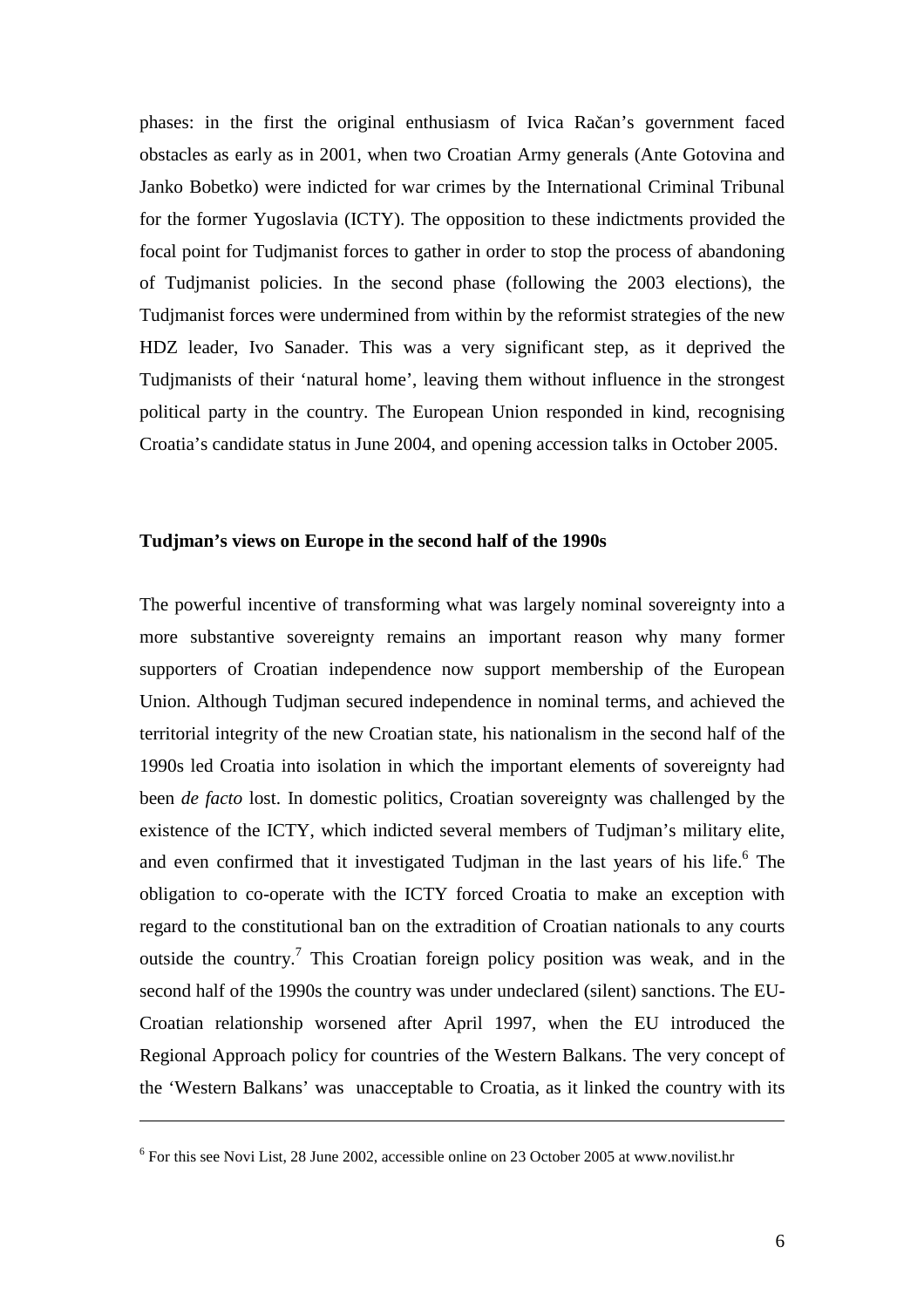former Yugoslav neighbours and Albania, rather than with East Central European states, which had begun accession talks with the EU. Tudjman's radical nationalism led Croatia from Yugoslavia, but it now threatened to take it back to the 'Western Balkans', and not – as initially promised – to the European Union. Tudjman angrily responded to the concept of Western Balkans, seeing it as evidence of Europe's hostility towards Croatia. Even those once close to him now began to question the future of Croatian independence if it was to remain forever linked with the politics of the Balkans. In response to what he saw as a threat to Croatian sovereignty, the Croatian President initiated an amendment to Croatian Constitution, which now included the new article (141), stating:

"It is prohibited to initiate any process of association of the Republic of Croatia with other states, if such an association would or could lead to restoration of Yugoslav state community or any new Balkan state union in any form."

In the initial phase of seeking recognition for the independent Croatian state (in 1991- 1992), the official Croatian narrative insisted that Croatia was a European country, and thus a part of the larger European project. However, by the mid-1990s Tudjman had turned hostile towards Europe and criticised its failure to assist Croatia on its road from 'the Balkans' to 'Europe'. In the years when other East and Central European countries were negotiating conditions for accession to European Union, Tudjman accused Europe of not being supportive of the disintegration of Yugoslavia, and of being vindictive towards Croatia, in effect punishing it for the role it played in destruction of Yugoslavia. Yugoslavia, Tudjman argued, was the 'darling of the West', and 'a promising project' in the eyes of many in Europe. Europe wanted to save it for far too long – and thus it imposed sanctions against all Yugoslav republics, including Croatia when it was attacked, hoping that the Yugoslav Army would have crushed it. In one of his most controversial speeches, on 6 December 1996, Tudjman said:

'All international factors – from London, Paris and Rome to Bonn and Washington, and, of course, Moscow – favoured, cost what it may, the maintenance of the former

 7 This was done through a separate Constitutional Law on Co-operation with the ICTY, which was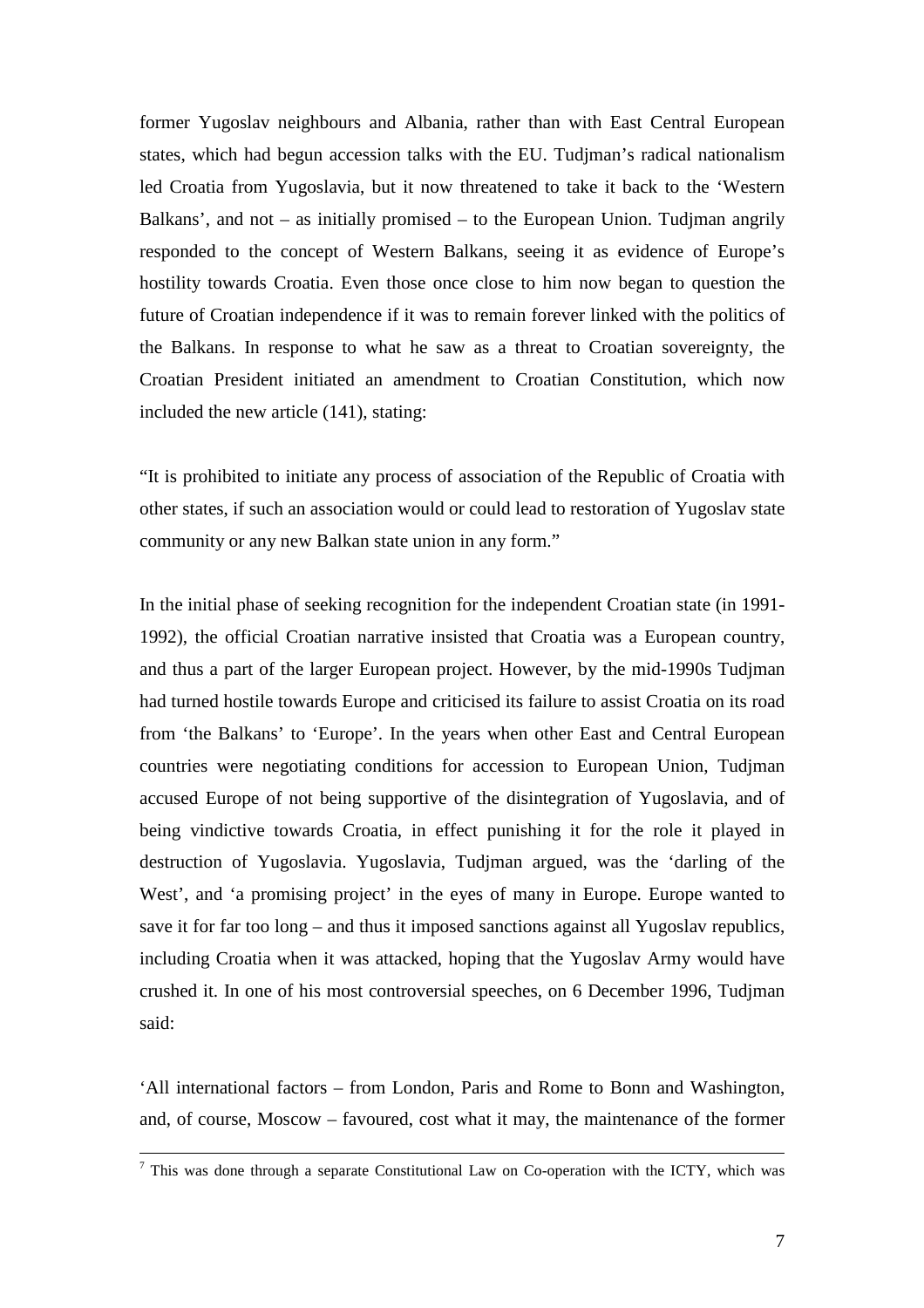Yugoslavia as the cornerstone of the *Versailles order* in this part of Europe. When all the political-diplomatic efforts to keep up Yugoslavia failed, the very same circles considered that independent Croatia could not survive, jeopardized as it was by the organized revolt of the Serb population in Croatia and the immense military supremacy of the Yugocommunist army. All the European powers, together with the entire European Community and America and the United Nations, not only impassively watched the Yugocommunist and Serbian forces barbarically destroy Vukovar and other Croatian cities in the autumn of 1991, but even enacted the arms embargo in the Security Council. This meant nothing else but leaving barehanded, helpless Croatia at the mercy of the superiority of the Yugoslav Army, then considered to be one of the strongest military powers in Europe.'<sup>8</sup>

According to Tudjman's interpretation, Croatia politically defeated Europe by surviving the war as an independent state. Croatia therefore represents a 'an untidy area in the European conscience', one that Europe is reluctant to face. In Tudjman's words, this was the essence of Croatia's problems with Europe, and of Europe's with Croatia. In addition, Croatia was the main reason for the failure of European policy in Bosnia-Herzegovina in 1995. It was only because of the close links and co-operation between Croatia and the United States that the American concept (as formulated by the Dayton Peace Accord) prevailed  $-$  a fact that Europeans would never forget.<sup>9</sup> In Tudjman's interpretation, the proposal for regional co-operation within the 'Western Balkans' (the concept which Croatian officials always used in inverted commas, or with words 'so called' in front) was Europe's angry response to this alliance between the US and Croatia. The purpose of it was – to take Croatia (and other former Yugoslav states, with the possible exception of Slovenia) back to the Balkan framework from which it had just escaped. Europe forgets, Tudjman argued, that in historical terms the 'Balkan episode' was just a very short one, when compared to Croatia's belonging to the West (i.e. Austro-Hungarian/Central European cultural and

enacted on 19 April 1996.

<sup>&</sup>lt;sup>8</sup> See: 'Topical issues related to the development of Croatia in given international circumstances'. Available on 9 December 1996 at the Official Website of the President of the Republic of Croatia at: http://www.predsjednik.hr/speechdz.htm.

<sup>&</sup>lt;sup>9</sup> This point was made in several speeches and press conferences in 1996 and 1997. See, for example, Tudjman's interview with the editors-in-chief of Croatian media on 22 October 1996. www.predsjednik.hr/iv-2210.html (available on 19 November 1996).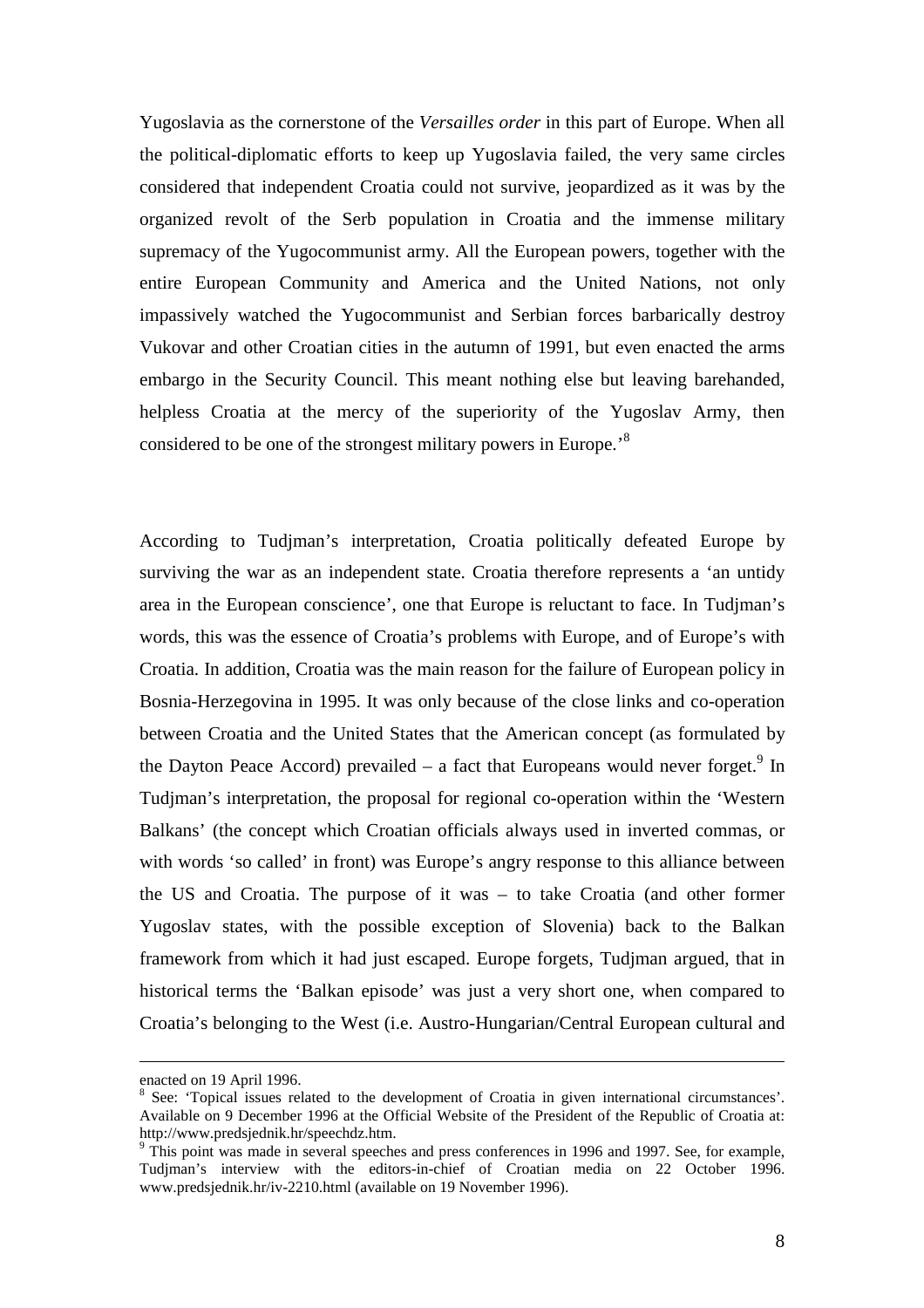political structure) for centuries.<sup>10</sup> With the end of any chance for Yugoslavia to be reestablished, Croatia ended its 'Balkan episode' – but is now not allowed to join Europe. This is not only unfair – but, Tudjman argued, hypocritical. In response to European criticisms of the massive expulsion of ethnic Serbs from the region of Krajina in 1995, Tudjman became hostile to Europe and to some of its leading nations:

'Some European states dare to teach us lessons on how to treat minorities. They have forgotten that a democratic France, for example, does not even recognise the existence of minorities on its soil. Or, they urge us that we must return all Serbs who fled Croatia during the war back to Croatia, but they forget that they could not solve problems like that between Czech Republic and Germany, etc.<sup>'11</sup>

By being unfair, acting from a position of might, not principles, the  $EU - T \ddot{\mu}$ argued - often treated Croatia as a 'small nation', an unimportant factor in international politics, which could be commanded at the will of the great powers. Tudjman's rhetoric against Europe now became increasingly similar to the one he used to use against the former Yugoslavia, i.e. 'Belgrade'. In the official dictionary of Croatian politics of the second half of the 1990s, 'Europe' replaced 'Yugoslavia', while 'Brussels' replaced 'Belgrade' as the Unprincipled Other, the one that cannot come to terms with the existence and sovereignty of the Croatian state. Europe was now a new 'artificial creation', a project based on the unrealistic idealism of its visionaries, on unworkable principles of multi-national 'federations' – and not on the ethnic unity of its population and shared memories. The areas of conflict in this new Europe are to be more-or-less the same as those in the former Yugoslavia: consensus vs. 'majoritarisation', nation-state vs. loose union of sovereign states, confederalism vs. federalism, right to opt out vs. compulsory subordination to a distant centre of power. In addition to this, Tudjman argued, Europe is based on an illusion that a new

<sup>&</sup>lt;sup>10</sup> Detailed analysis of Tudjman's political discourses is offered in: Gordana Uzelac (1997): 'Franjo Tudjman's nationalist ideology', *East European quarterly*, Vol 31, No 4, pp. 449-72. See also: Alex Bellamy (2003): 'The Formation of Croatian National Identity: A centuries-old dream?', Manchester: Manchester University Press.

<sup>&</sup>lt;sup>11</sup> 'Interview Predsjednika Republike dr Franje Tudjmana glavnim i odgovornim urednicima hrvatskih javnih glasila, 22 listopada 1996 u Predsjedničkim dvorima' (an Interview to editors-in-chiefs of the Croatian media), available at the Official Site of the President of the Republic of Croatia, on 19 November 1996. Http://www.predsjednik.hr/iv-2210.htm.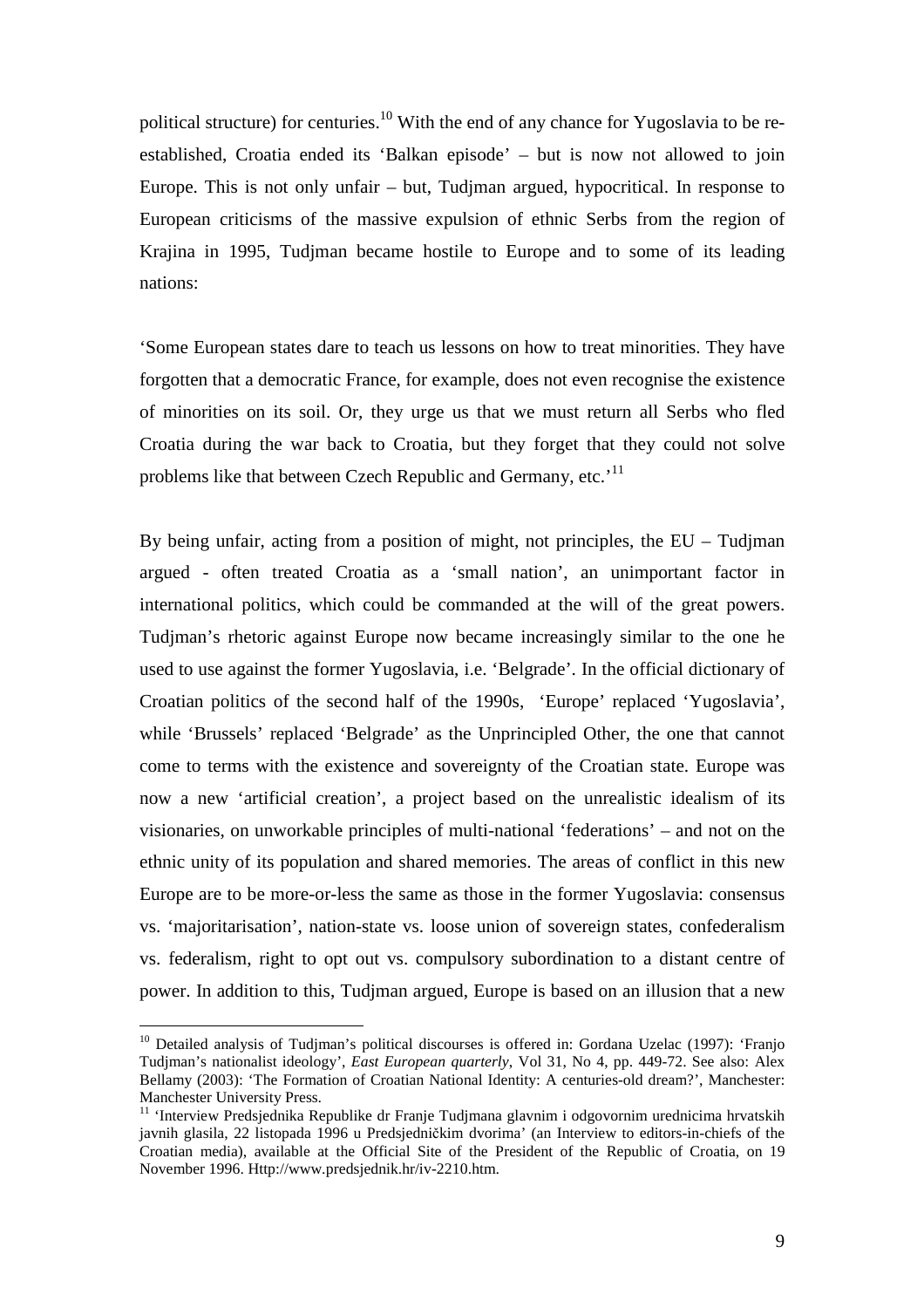European culture will emerge and that it will successfully replace the existing small identities. This will not happen – the historical, religious and recent ideological differences were here to stay. The bloody collapse of Yugoslavia (which was united by a much more coherent ideology and more ethno-historical similarities than the new Europe) should teach us a lesson – that these differences should not be neglected. They will ultimately, Tudjmanists believed, make any new federal Europe as unlikely as it was the case with a federal Yugoslavia.<sup>12</sup>

In general, such rhetoric was not unpopular in Croatia, as was evident from electoral successes of Tudjman's HDZ at all parliamentary elections in the 1990s. There are several reasons for this. Firstly, Croatia was a new state, which for the first four years of its existence suffered severe internal and inter-state military conflicts on its own territory. A belief that Europe had indeed failed to prevent or stop the conflict was widespread – not only in Croatia but elsewhere too. Europe's hesitant interventions cast a shadow of deep doubt over its ability and/or willingness to act. Secondly, the war further radicalised those who participated in it – Croats and Serbs alike. Nationalism – being originally less than strong in the last years of Yugoslavia<sup>13</sup> – emerged quickly and grew more extreme with each day of the conflict. Tudjman's rhetoric against the 'arrogant Europe', in defence of a small, newly independent Croatian state, became rather popular with Croatian nationalists and many others. This narrative offered a new Other, when in the immediate aftermath of the 1995 victories of the Croatian Army against the breakaway Krajina region the old Other (Yugoslavia, Serbs, Belgrade) ceased to be seen as serious threat. Finally, Croatian nationalism needed constitutive myths – and the 'Homeland War' (as Tudjman called the conflicts of the first half of the 1990s) was now to be transformed into one of them. Tudjman's interpretation of Croatia fighting the mighty neighbours and defying Europe at the same time made grounds for a new *myth of martyrium*. <sup>14</sup> Croatia survived the war, despite being left 'barehanded, helpless at the mercy of the

<sup>&</sup>lt;sup>12</sup> For details on Tudjman's predictions of the future failure of Europe, see his book: 'Nacionalno pitanje u suvremenoj Europi' (National Question in Contemporary Europe) (1989, reprinted 1996), Zagreb: Nakladni zavod Matice Hrvatske.

 $13$  In this I agree with recent analysis by V.P. Gagnon Jr., offered in his (2004) book: 'The Myth of Ethnic War', Ithaca and London: Cornell University Press. See also my own (2003) analysis in: 'Jugoslavija – država koja je odumrla' (Yugoslavia – a State that Withered Away), published in Zagreb and Belgrade by Prometej and Samizdat B92 respectively.

 $14$  See Pal Kolsto's classification of constitutive myths, in the introductory chapter in his edited volume 'Myths and Boundaries in South-Eastern Europe', London: Hurst and Company, 2005, pp 1-34.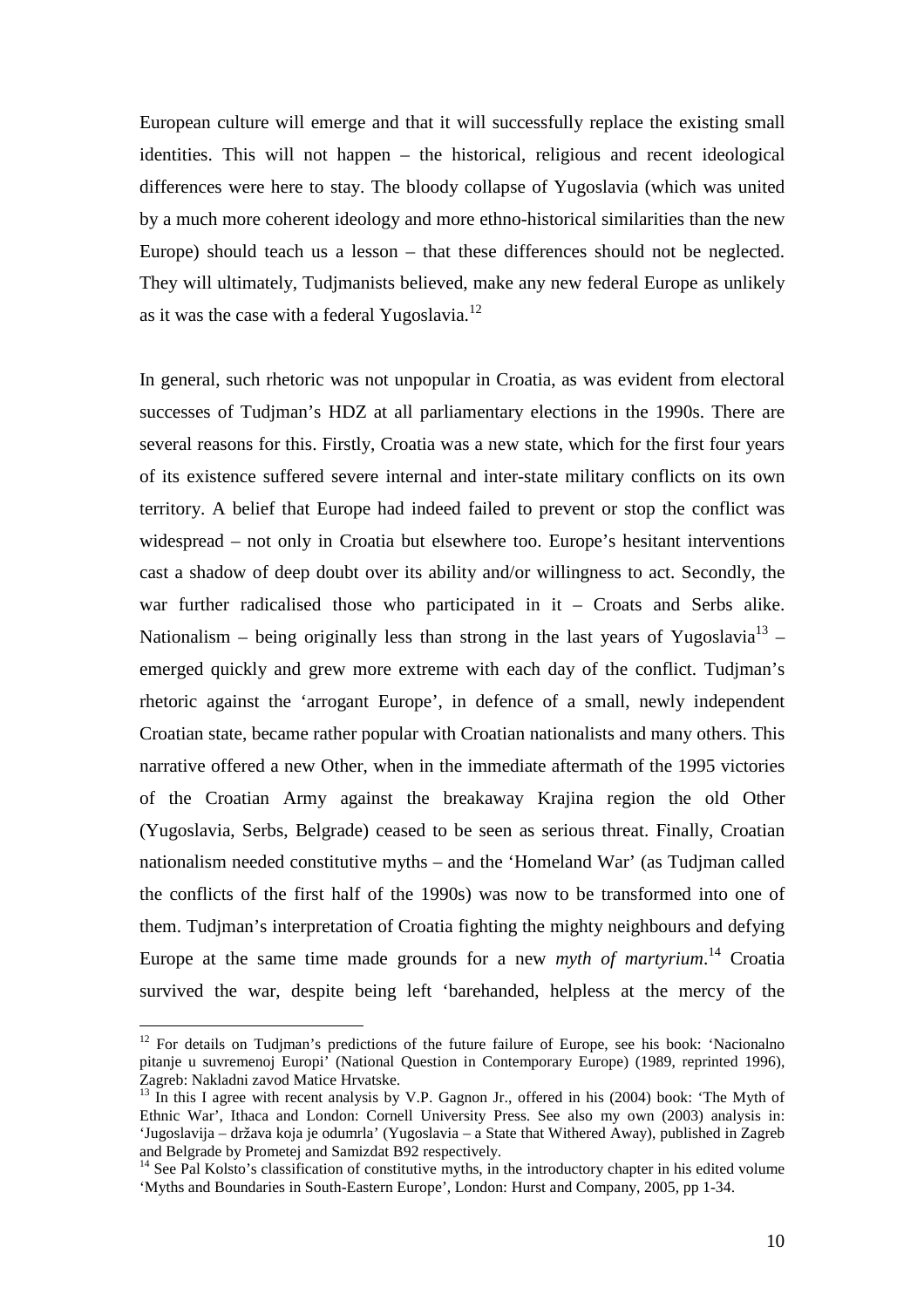superiority of the Yugoslav Army, then considered to be one of the strongest military powers in Europe', he said on 6 November 1996 – it has survived because it has 'mustered amazing stamina and maturity with which it has alone, by virtue of its own strength and only with God's help – won its place in the international order' – it will therefore be able to survive on its own in future too.  $15$ 

This rhetoric of self-sufficiency, reminded many of Josip Broz Tito and his years of balancing 'on his own', between East and West in the Cold-War years.<sup>16</sup> Tudjman's Titoist background (in years before 1967) only helped him to style himself as a 'new Tito'<sup>17</sup>, the one who can secure the stability and well-being of his country by playing the great powers against each other. The balance he attempted to create between US, EU and Russia's influence in the Balkans (and even in Croatia) reminded many of Titoist foreign policy of 'No' to Soviets and 'No' to Americans.<sup>18</sup> His message to the outer world in one of his last interviews, on 1 July 1999, indeed sounded very Titoist, at least in its second half:

'We do not want to join any type of Balkan integration process and we refuse to be anyone's puppets!'<sup>19</sup>

However, while Tito's Yugoslavia indeed was a strong international factor and the key country of the Balkans for more than 40 years, Tudjman's Croatia was in a very different position. While Tito created international institutions (such as the nonaligned association of states in 1961), Tudjman was deeply distrustful of new institutions and ideas. While Tito favoured multi-ethnic federation of semiautonomous nation-states, Tudjman was a believer in the Croatian nation-state, which would be dominated by ethnic Croats, with little place for minorities. When all this is

<sup>&</sup>lt;sup>15</sup> See Tudjman's speech of 6 November 1996: 'Topical issues related to the development of Croatia in given international circumstances'. Available on 9 December 1996 at the Official Website of the President of the Republic of Croatia at: http://www.predsjednik.hr/speechdz.htm.

<sup>&</sup>lt;sup>16</sup> For Tudiman's very positive assessment of Tito's historical role and achievements, see Ivica Radoš (2005): 'Tudjman izbliza', Zagreb: Profil.

<sup>17</sup> Slobodan Milošević had the same perception of himself back in 1986-1989. See Slavoljub ðukić (2001): 'Milošević and Marković: A Lust for Power', Montreal and London: McGill-Queen's University Press', and Lenard Cohen (2001): 'Serpent in the Bosom: the rise and fall of Slobodan Milošević', Boulder, Colorado: Westview Press.

<sup>&</sup>lt;sup>18</sup> For Tudiman's attempts to make alliances with Russia and China during the second half of the 1990s, see Mario Nobilo (ibid),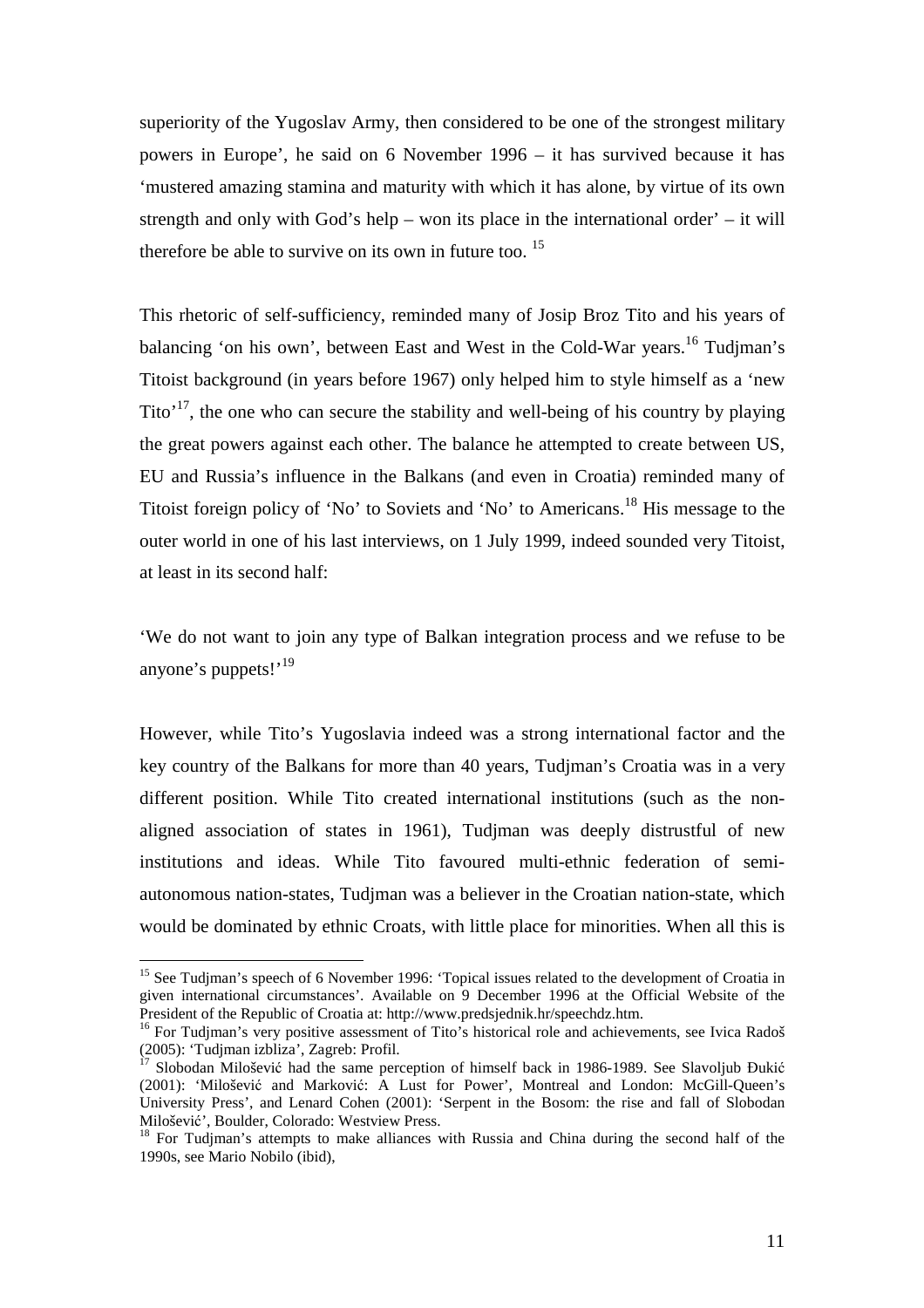added to his lack of understanding of cultural and political diversities in modern societies, it was not surprising that by the end of his period Tudjman presided over an increasingly isolated country, which was more often compared to Serbia than with its Central European neighbours. Paradoxically, it was in fact Tudjmanist policy that ultimately distanced Croatia from Europe and placed it firmly back in the 'Balkans', in a political sense.

#### **Post-Tudjmanist discourses**

Tudjmanist discourse dictated Croatia's domestic and foreign policy throughout the 1990s. In the second half of the decade it led to isolation from others, especially from the European Union. Even more significantly – at least for Tudjman's own supporters – this isolation led to increasing outside intrusion in the domestic affairs of the new Croatian state. For example, the Council of Europe imposed no less than 22 conditions for Croatian membership before finally admitting Croatia to its membership on 6 November 1996 (almost five years after the international recognition). From the point of view of official Croatia even more painful was the ambition of the ICTY (which was formed in 1995) to claim jurisdiction over the Croatian military – related to police actions 'Flash' and 'Storm' in Krajina. Tudjman refused to co-operate with the Tribunal over these actions, which were now becoming the core elements of the state-built myth of the 'Homeland War'. By 1999, the ICTY lost patience, and officially requested that the UN Security Council impose sanctions on Croatia for non-compliance with the Tribunal.<sup>20</sup> It was only when Croatia extradited the first of the accused (Mladen Naletilić Tuta) that the threat of sanctions was removed – but the anymosity between Tudjman and the ICTY was far from over.

At the same time, the discontent with Tudjman's increasingly autocratic style of governance was growing in Croatia too – especially in urban centres, including the capital Zagreb. In 1996, President Tudjman refused to recognise the results of local elections in Zagreb and imposed his own appointee as temporary mayor. When he

<sup>&</sup>lt;sup>19</sup> Interview with *Croatia Weekly*, as quoted in William Bartlett (2002): 'Croatia: Between Europe and the Balkans', London: Routledge, p.63.

 $20$  Bartlett, ibid., p 80.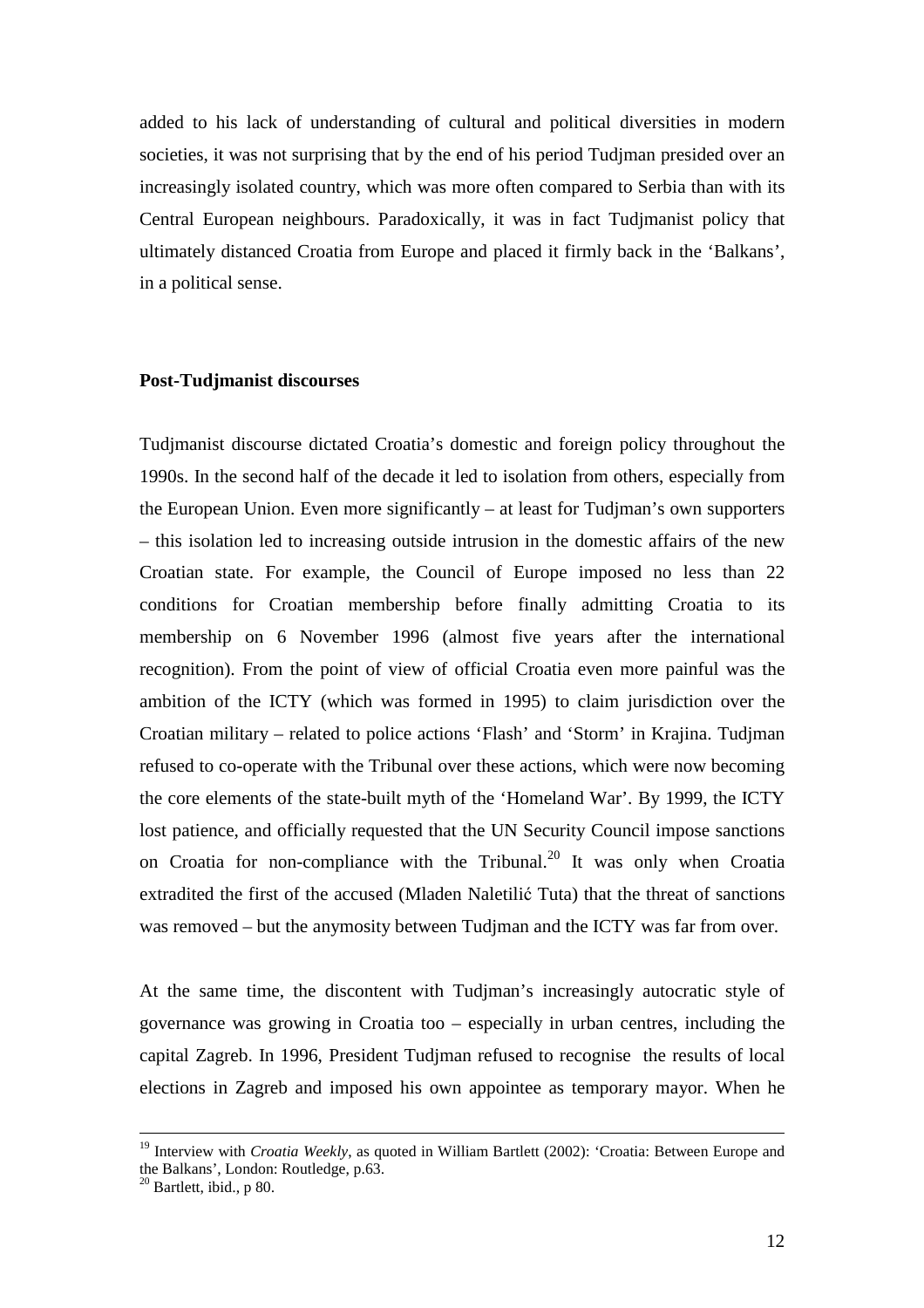tried to silence a popular urban Radio 101, he faced massive public protests in Zagreb – not unlike those in Belgrade against Slobodan Milošević throughout the decade. While other East Central European countries – including the neighbouring Slovenia and Hungary – were now officially applying for membership in the European Union, Croatia looked more similar to Serbia than to the new democracies in its neighbourghood. Tudjman personally was still popular, but this was largely due to respect for his role during the first half of the 1990s, in which he led the country towards independence and stood at its helm during the war. By 1997 it was already obvious that he suffered from terminal illness – which in fact only further discouraged the opposition forces from attacking his policies. Rather than taking risks by openly challenging his policy, they decided to prepare for the post-Tudjmanist era.

On 3 January 2000, only three weeks after Tudjman's death, his party lost parliamentary elections to a coalition of anti-Tudjmanist forces, which consisted of six parties and was led by the Social-Democrats (SDP) and Social-Liberals  $(HSLS)$ <sup>21</sup> The coalition won convincingly: it controlled a majority of 95 seats to HDZ's 46. Even more directly, the HDZ's candidate Mate Granić came only third in the first round of presidential elections on 24 January 2000, having won only 22 per cent of the votes. The elections were won by Stjepan Mesić, the former Prime Minister and Croatia's representative in Presidency of the Yugoslav Federation (1990-1991), who in 1994 left the HDZ in protest against Tudjman's autocracy and Croatian involvement in the war against Bosnian government forces. The anti-Tudjmanist coalition (and even more so the new President) had a very different vision of Europe than that of their predecessors.

The new narrative was based on the notion that isolation was neither desirable nor viable in the long-term. In order to survive as a state, Croatia must join European institutions. If it remained outside, it could risk economic, cultural, and political regression, which would then, ultimately, lead to a permanent sense of insecurity,

<sup>&</sup>lt;sup>21</sup> The 'Coalition of Six' was an anti-Tudjmanist coalition, in which participated: the Social-Democratic party of Croatia (SDP), Croatian Social-Liberal Party (HSLS), Croatian Peasant Party (HSS), Croatian People's Party (HNS), Liberal Party (LS) and Istrian Democratic Assembly (IDS). In 2001, the IDS decided to withdraw from the Coalition, although it continued to support it in Parliament. In July 2002, the HSLS withdrew from the government, and joined the HDZ-led opposition, thus reducing the coalition to its four 'core' members. SDP, HSS, HNS and LS.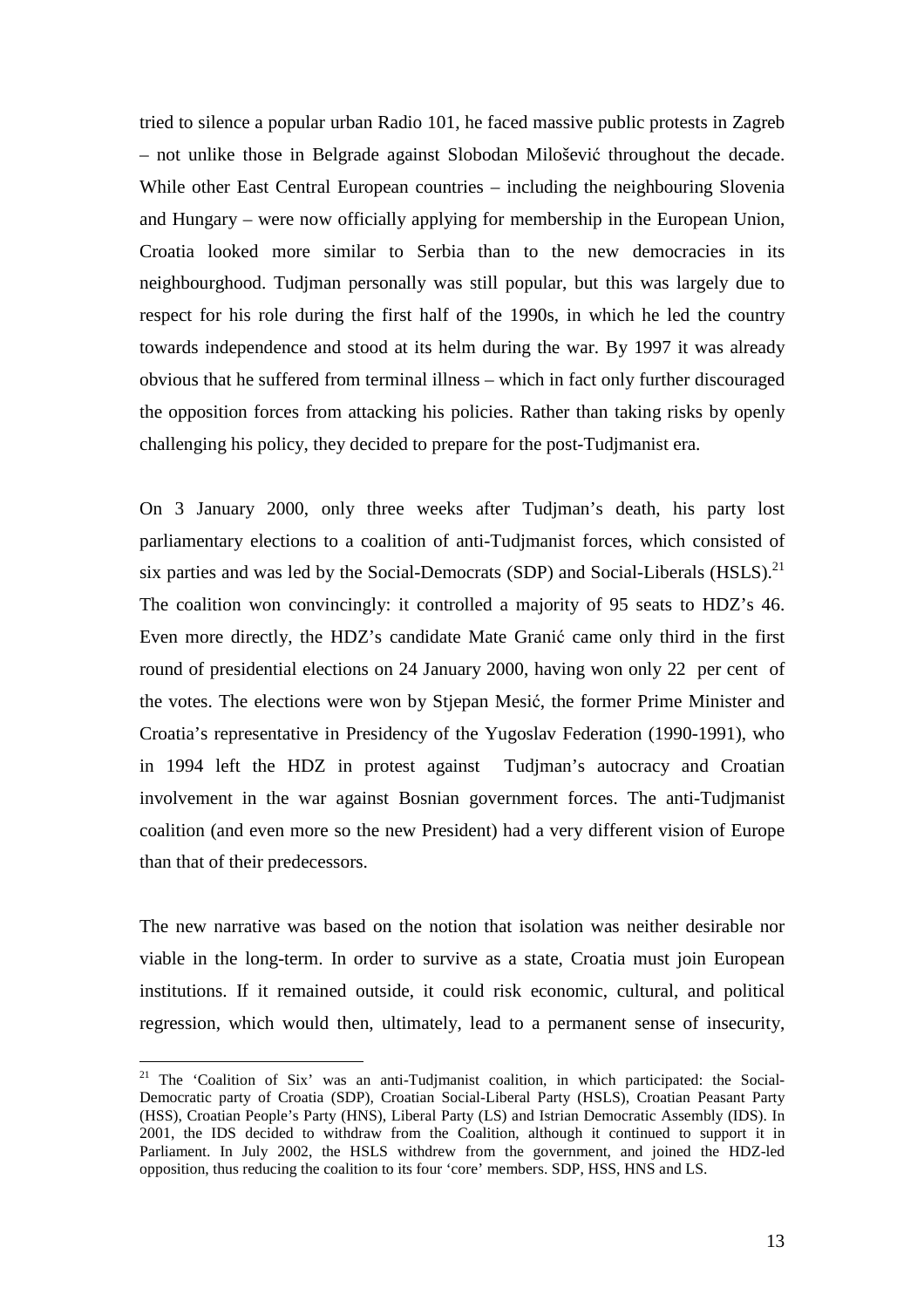including the fear of being defenceless. Serbia was a great example of what was likely to happen to a state which refused to accept that there were limits to its power. Isolation and even worse was the price that was paid for this illusion of selfsufficiency, which was based on an unrealistic perception of Serbia's greatness. Croatia – which Tudjman had turned into the 'twin sister' of Milošević's Serbia – had by then learnt a lesson. NATO bombs, aimed at targets in Belgrade during the Kosovo operation in Spring and early Summer of 1999 - hit Croatian political scene too.

The new discourse was pro-European, and much more realistic with respect to the place of Croatia within structures of the enlarged European Union and (eventually) of the enlarged NATO. Instead of competing with Belgrade over Bosnia-Herzegovina and for domination in the region, Croatia re-directed its foreign policy interests towards the West. For the first time since independence, Croatia made it clear that it wanted to play a constructive role in its own region – and has changed radically its policy towards neighbouring countries. In Bosnia, Croatia began to follow the European line of action, by supporting international institutions, rather than ethnic Croats and their nationalist party, the HDZ of Bosnia-Herzegovina. Zagreb also supported democratic changes in Serbia, following the demise of Slobodan Milošević from power on 5 October 2000. Relations between two countries quickly improved, and visas were suspended on both sides in 2002. Under the umbrella of preparation for NATO-membership, Croatia co-operated with Macedonia and Albania. The new narrative was no longer hostile to Southeast Europe, and Croatia publicly supports the prospective accession of all countries in the region to the European Union.

At the same time, Croatia no longer aspires to be the 'regional power'. It does not compete with Serbia for 'spheres of interest' in Bosnia-Herzegovina. It no longer declares itself as having a 'historical role' to bring Bosnia-Herzegovina to Europe, and of 'Europeanizing' its south-eastern neighbours. It no longer thinks of itself in terms of military, political and economic self-sufficiency. The idea that Croatia could remain at an equal distance between the West and the (non-existing) East – which was kept alive by Tudjman's contacts with the USSR/Russia in his years of power - have now been replaced by a clearly pro-European policy, in which Russia plays no major role. Croatia wants to be a 'normal country', and not an exception to the general trend of Europeanisation in the former Eastern Europe.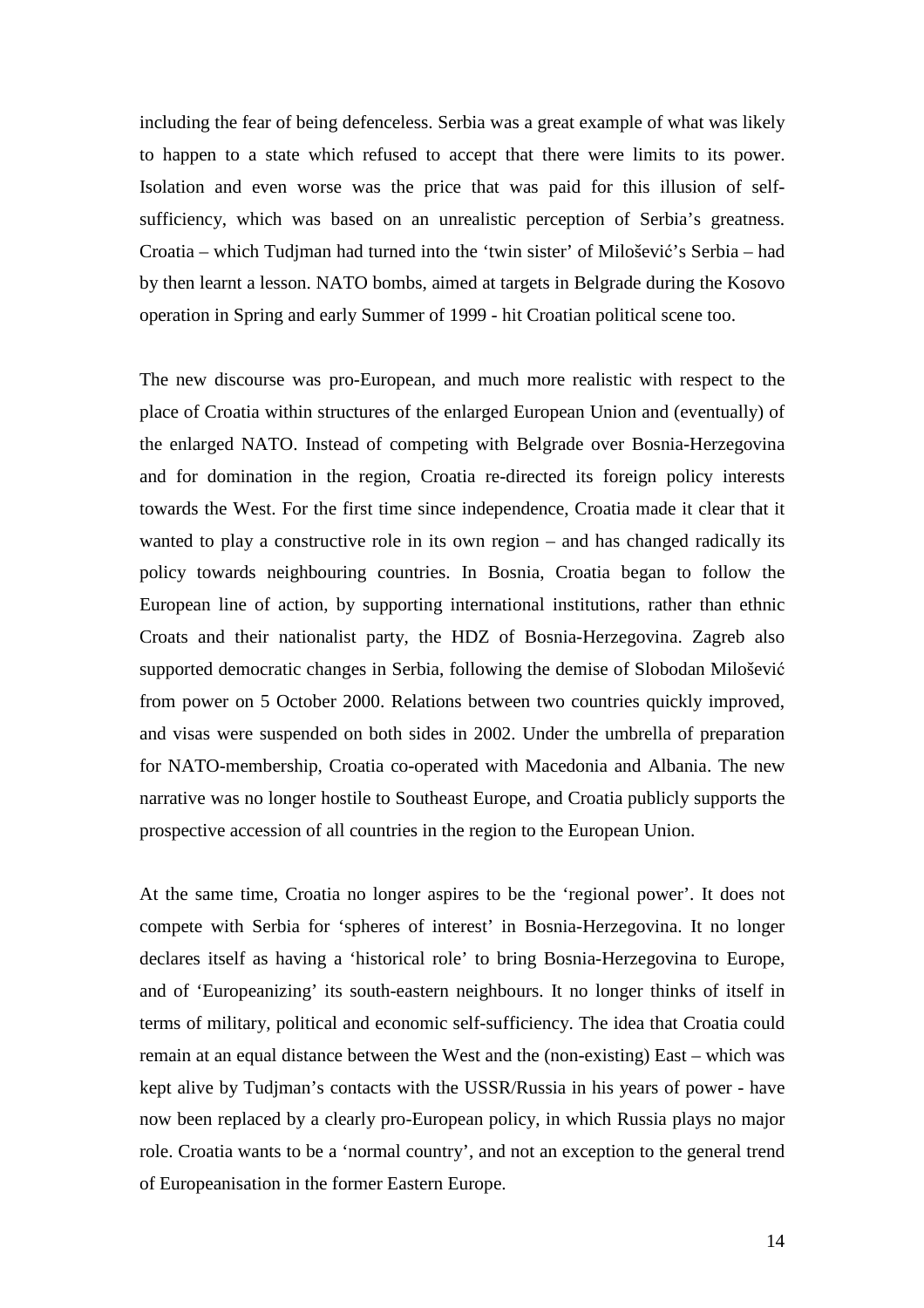This change affects not only Croatian foreign policy, but it also influences the core definition of political identity of the new Croatian state. While this identity was in the Tudjman period structured primarily in opposition to Others (Serbia, Yugoslavia, Bosnian Muslims, Europe, local Serbs, former Communists, et al.) it is now more than ever created around its own 'positive' definition. Looking inward, towards itself, rather than to 'hostile Others' in its neighbourhood, post-Tudjmanist Croatia discovered that it is, indeed, a small state. Subsequently, Croatia also discovered that in order to safeguard its existence, it must integrate with global and regional military and political structures. There is a new awareness that the Tudjmanist narrative of 'regional power' had in fact placed Croatia in a much less favourable situation than any other Central European state. Co-operation, and not conflict, with others became the priority objective of Croatian foreign policy. After the elections in 2000, Croatia gave the impression that it wanted to move quickly – in order to compensate for the time lost during the long decade of the 1990s.

EU and NATO initially responded with enthusiasm, welcoming political changes that they believed would contribute to lasting stability in South Eastern Europe. On 25 May 2000 Croatia became a member of the Partnership for Peace initiative, with a view to joining the NATO at a later stage. At the same time, the European Union warmly welcomed political changes in Zagreb, not least because it hoped that changes in Zagreb would further strengthen the anti-Milošević opposition in Belgrade. On the eve of becoming a member of the Partnership for Peace, the Secretary General of NATO, George Robertson, said that this membership was a signal 'to the people of Serbia... that Croatia is proof that a country does not have to remain a victim of history'.<sup>22</sup> The European Union's foreign and defence policy chief, Javier Solana, noted the 'outstanding significance of Croatia's political changes and their positive impact on Bosnia-Herzegovina's prospects'.<sup>23</sup> These changes were now seen as a break-through success in the EU's policy towards the Western Balkans, which as of June 1999 was structured around the Stability Pact for Southeast Europe initiative. It

<sup>&</sup>lt;sup>22</sup> Patrick FitzPatrick: 'News from Croatia', Central European Review, accessible online on 21 October 2005, at: www.ce-review.org.

 $23$  Patrick FitzPatrick, ibid.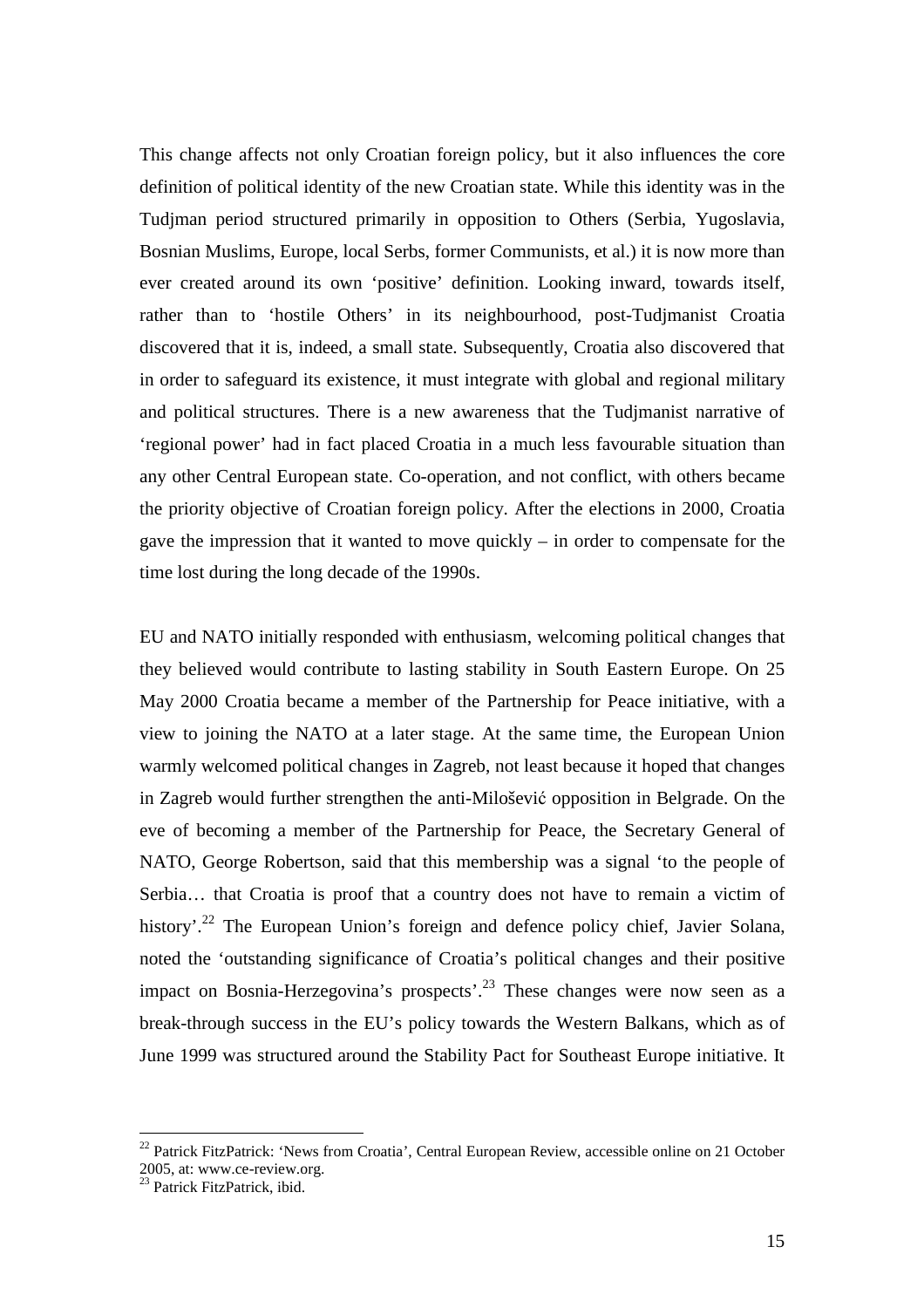was now time for further pressure against Milošević. This pressure from inside and from abroad resulted in his removal on 5 October 2000.

However, with the end of the Milošević regime in Belgrade the issue of regional cooperation within the Western Balkans resurfaced. The new Croatian government was much more receptive to the idea of regional co-operation, but there still existed strong opposition to this idea. The new Prime Minister, Ivica Račan, explained the difficulties in implementing his new policy in the face of this opposition:

'For me personally, and for the government, there are no problems regarding regional co-operation. However, the other thing is that we still have to explain certain issues and we still have to take into account the fears which are based on our experience of being a part of some other associations up until recently, and which have not ended happily. I have in mind our recent history. But – as I said – my government fully understands that it has to accept European criteria if it wants to be a part of Europe. And European criteria – that means: co-operation with neighbours, with the region. I cannot imagine a stable Croatia without stability of our neighbours.<sup>24</sup>

Based on this new policy, Croatia hosted the Zagreb Summit of EU heads of state and government with their counterparts in five states of the Western Balkans on 24 November 2000, and signed the Stabilisation and Association Agreement with the EU on 29 October 2001. The Tudjmanist opposition, together with various groups of veterans of the 'Homeland War' strongly objected to both the Summit and the Agreement, arguing that this was clear evidence of Croatia's 'return to the Balkans'. Opposition to the new course of Croatian foreign policy continued to find a voice through some parts of the media, and also within the HDZ until the parliamentary elections in November 2003. Most significantly, important segments of the administration – such as the intelligence services, police, judiciary and even the Army – remained largely unreformed in these first three years since the policy change. Although they could not stop the new policy, the Tudjmanists significantly slowed down its implementation. This was especially the case with regard to return of the ethnic Serb refugees to areas where they lived before 1995, and to co-operation with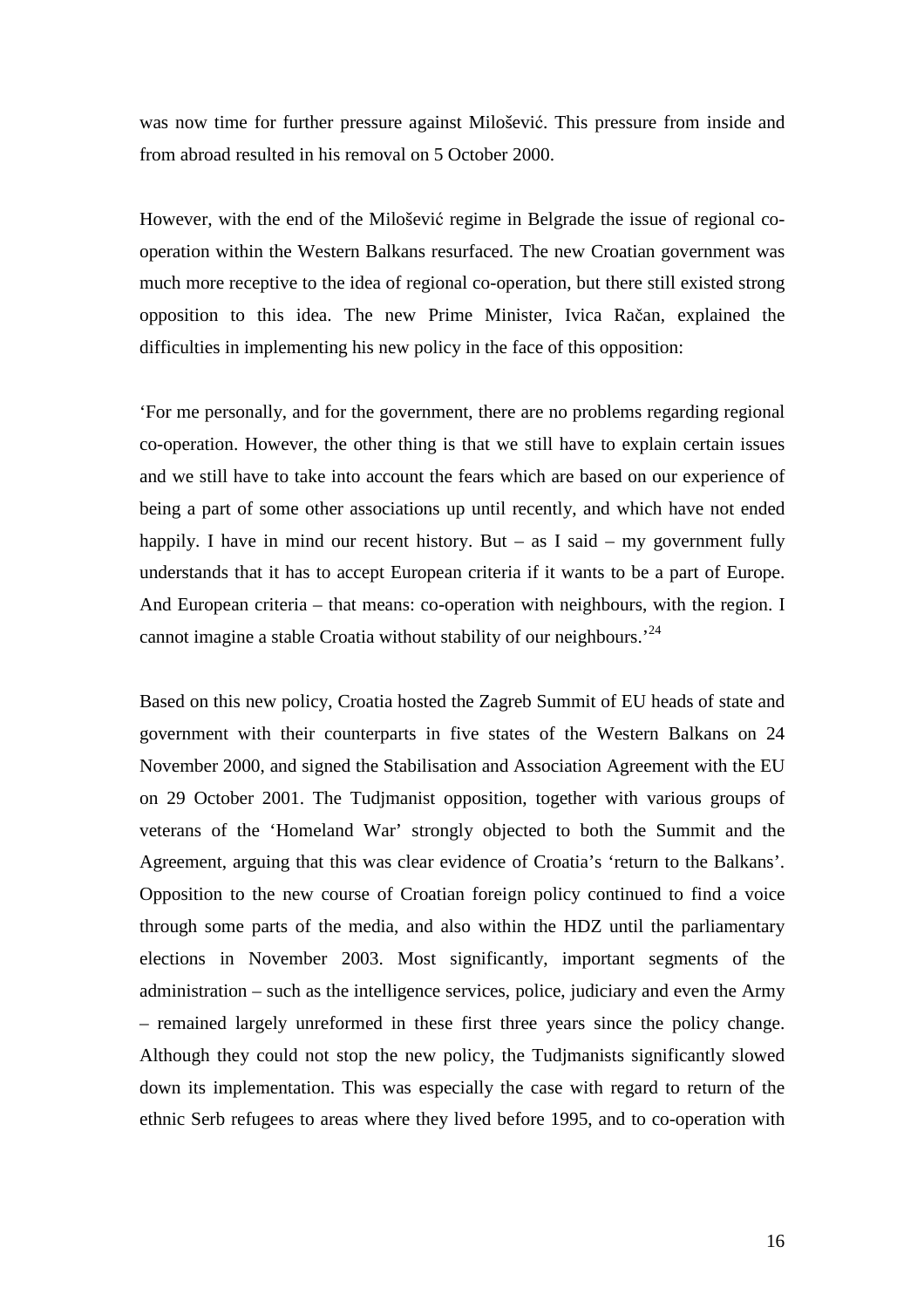the ICTY, which remained slow and incomplete. The difficulties that confronted the new government were further intensified owing to the emergence of the first disagreements within the anti-Tudjmanist coalition. Differences over the issue of cooperation with the ICTY, as well as over the relationship with Slovenia, resulted in the resignation of the first Račan cabinet in July 2002. The crisis was provoked by the second-largest coalition partner, the Croatian Social Liberal Party (HSLS) which moved further towards a neo-Tudjmanist position as part of a strategy to attract the votes of the disillusioned former supporters of the HDZ. The second Račan government was a coalition of four parties – without the HSLS. But the disputes over the speed of reforms continued – this time largely between Račan's SDP and the more conservative Croatian Peasant Party (HSS).

However, the most serious challenge for the new government and President Mesić came however in form of the indictment of two former generals of the Croatian Army – Ante Gotovina (indicted on 8 June 2001) and Janko Bobetko (indicted on 23 August 2002). Soon after the indictments were made public, these two cases became a focal point for unification of all Tudjmanist forces (including the strongest party in opposition, the HDZ). These generals were key figures in the 'Homeland War' – Bobetko as the Chief-of-Staff of the Croatian Army, and Gotovina as the Commander of the Split Military District, directly responsible for operations in and around Knin. Prior to the indictment, Bobetko was retired, while Gotovina was dismissed by President Mesić (on 29 October 2000) along with eleven other generals who had actively opposed political changes following the January 2000 elections.

Faced with massive public protests and blocked by internal divisions between coalition partners, the government failed to act quickly, and thus enabled both generals to avoid extradition. It was reported that Gotovina had gone into hiding on 14 July  $2001<sup>25</sup>$  In November 2001, the Croatian government officially informed the ICTY that they were not in a position to arrest him.<sup>26</sup> The ICTY immediately accused the Račan cabinet of allowing Gotovina to escape arrest. In her statement of 27 July 2001, Florence Hartman, the ICTY spokesperson, said that the Croatian government

 $2<sup>24</sup>$  Ivica Račan, interview to RFE, 19 December 2000, accessible online on 21 October 2005, at : www.danas.org.

 $25$  Vjesnik, 14 July 2001.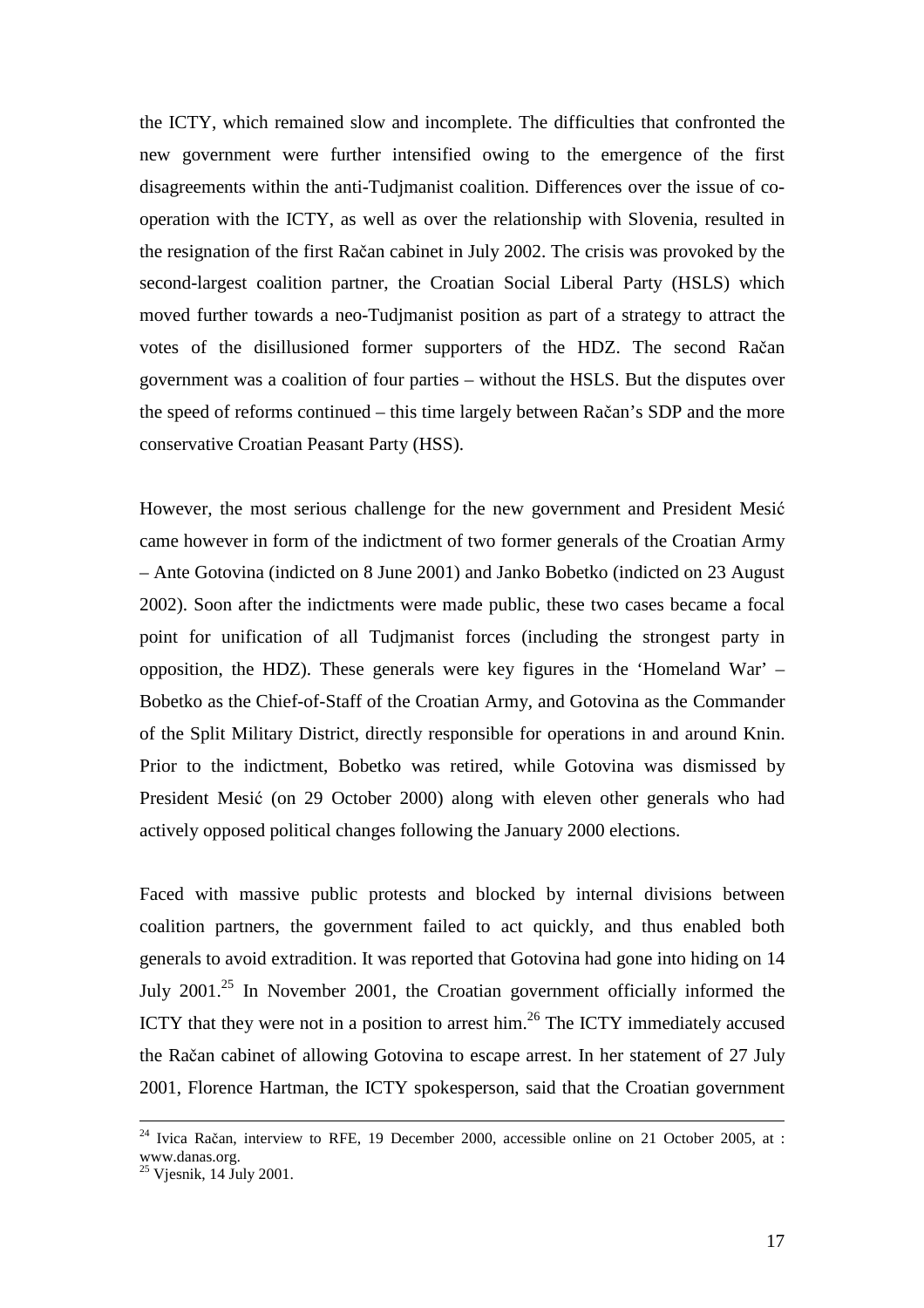received the indictment on 12 June 2001, but failed to arrest the general immediately. For the ICTY, 'the government was responsible for failing to arrest Gotovina.'

In addition, the case of General Bobetko led to further doubts surrounding the readiness (and perhaps even willingness) of the Račan cabinet to co-operate with the ICTY. Bobetko had been the most senior military person in the country, a veteran Partisan fighter during the Second World War, and was the founder of the Croatian Army in 1991. Both Prime Minister Račan and the HSS leader Zlatko Tomčić praised Bobetko for his role in the war, and had promised that he would not be extradited.<sup>27</sup> The Croatian government actually contested the indictment as unlawful, but the ICTY rejected the appeal on 29 November 2002.<sup>28</sup> President Mesić insisted on full cooperation with the ICTY, including in the Bobetko case. His statement of 26 September 2002 made him the target of organised Tudjmanist opposition, which for the first time threatened the use of violence in its protest against the new course in Croatian policy. However, in the new, post-Tudjmanist Croatia the role of the President was reduced to a near-ceremonial one, with no real decision-making power in this type of issue. The difference between the government and the President further encouraged the Tudjmanists, some of whom armed themselves claiming they would use weapons to protect Bobetko.<sup>29</sup> With the ICTY indictment of Gotovina and Bobetko, Croatia faced the most delicate moment since the end of the war in 1995.

The initial hesitation of the Croatian government shown by the failure to arrest these two generals was in sharp contrast with the quick and decisive extradition of Slobodan Milošević by the government of Serbia on 28 June 2001. All of this contributed to suspicions again being voiced, and a questioning of whether Croatian politics had really changed. This was reflected in the immediate reactions of the US and the EU. Already in October 2002, the US suspended financial assistance for judicial reforms to Croatia, while on 15 October 2002 the UK suspended ratification of the

<sup>&</sup>lt;sup>26</sup> B 92 News, 27 July 2001, accessible online on 21 October 2005 at www.b92.net.

 $27$  B 92 News, 21 and 23 September 2002, ibid.

<sup>&</sup>lt;sup>28</sup> B 92 News, 29 November 2002, ibid.

 $29$  For rumours that a coup d'etat was planned in these days see Politika, 25 September 2002. As the assassination of Serbian Prime Minister, Zoran ðinñić, in March 2003, illustrated, the use of violence against reformers was a real possibility which could not be easily dismissed as an empty threat.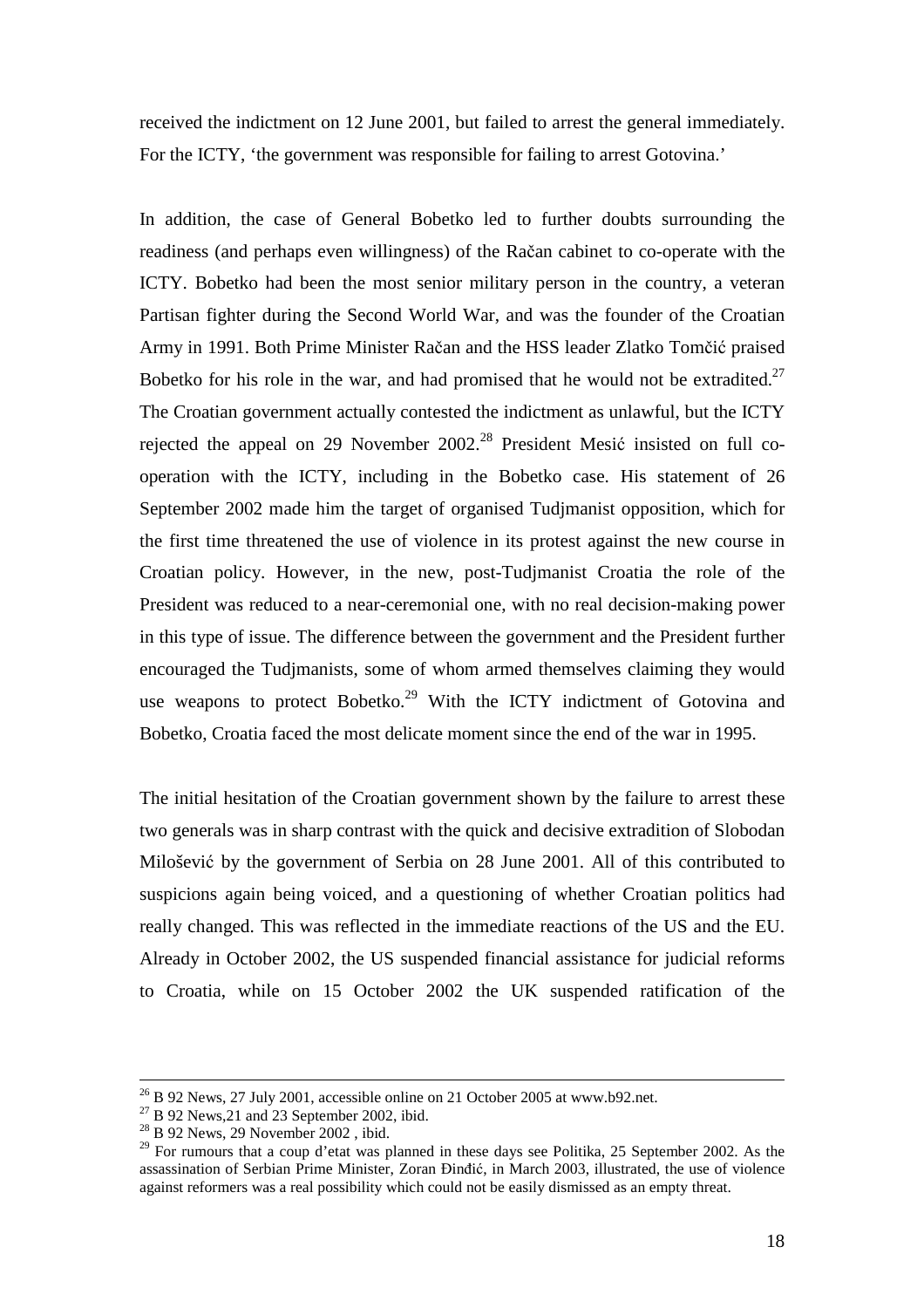Stabilisation and Association Agreement on the grounds of Croatia's failure to extradite general Bobetko.<sup>30</sup>

Bobetko died in his home in Zagreb (without ever being extradited) in May 2003, but the Gotovina case remained one of the main obstacles to Croatia's accession to the European Union and NATO until his arrest in Spain on 8 December 2005. This case caused a long delay in ratification of the Stabilization and Association Agreement that Croatia signed on 29 October 2001, and which entered into force only on 1 February 2005, after the ongoing refusal of the United Kingdom and the Netherlands to ratify it in their respective parliaments. It also caused a delay to Croatian prospects of becoming a member of NATO. Ever since 2001, US officials have continued to state firmly that only when general Gotovina is arrested and extradited could Croatia be considered for membership of NATO.<sup>31</sup> The Gotovina case is important not only because of Ante Gotovina, but as a test for the level of de-Tudjmanisation in Croatia. A failure to act quickly in 2001 – and even more the protection of general Bobetko in 2002 – were taken as signs that Croatia had not yet completed 'the full transformation of society' from its Tudjmanist recent past.

The first three years since the change of regime were, in this respect, a mixture of successes and failures. Račan's government and (even more) President Mesić changed the official rhetoric and the direction of Croatian domestic and foreign policy. But soon after the elections they were seen as somewhat hesitant, weak and divided. The ICTY indictment of Gotovina came perhaps too soon, and it did not help to consolidate the new government. President Mesić was much more determined to act, but his powers were reduced to near-ceremonial by constitutional changes enacted by the new Parliament. In addition, as the indictments were seen as pressure from abroad, the Tudjmanists were quick to point out that President Tudjman had firmly stood his ground against such pressures. Tudjmanists were indeed gaining strength from a situation that they interpreted as an example of disrespect for Croatian sovereignty. The reformers were not helped by the fact that the accused were two generals – their

<sup>&</sup>lt;sup>30</sup> Beta News, 15 October 2001, accessible online on 21 October 2005 at www.b92.net.

<sup>&</sup>lt;sup>31</sup> Before the arrest of Ante Gotovina, this was the US official position, as expressed by the US Assistant Secretary of State, Nicholas Burns, on 7 October 2005. See Hina News Agency, 7 October 2005, accessible online at: www.hina.hr.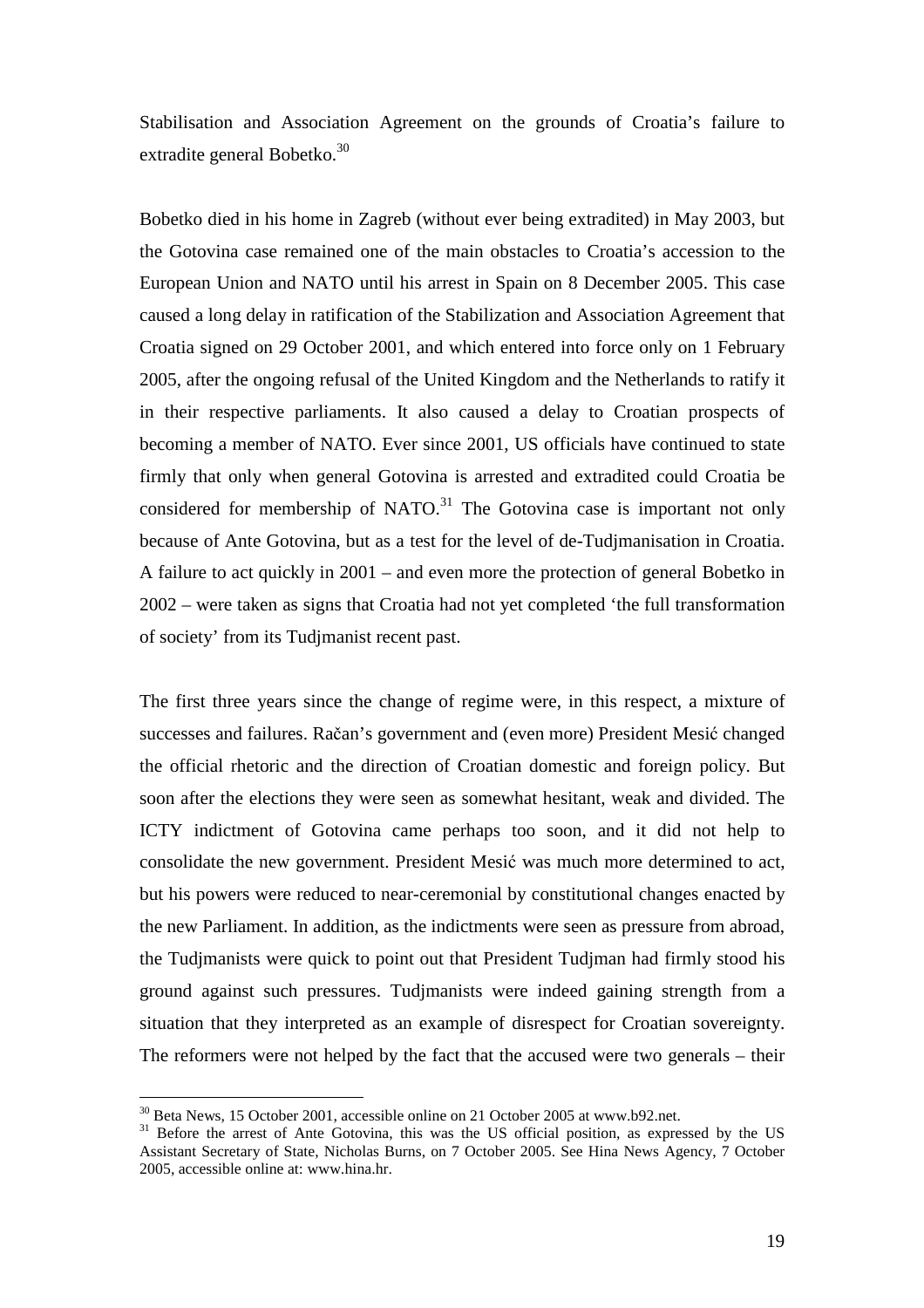arrest carried the potential of antagonising the Army and possibly also the Police – still largely made up of Tudjmanists.

The internal disputes, differences with President Mesić, further stalemate on issue of EU and NATO membership, and the dissapointment with results achieved in almost four years of Račan's two governments significantly contributed to HDZ's victory in the November 2003 elections.

#### **Croatia after the 2003 elections**

 $\overline{a}$ 

The election victory of the HDZ was originally viewed by many as a serious setback for the Croatian pro-European policy. The Račan government officially applied for full membership of the European Union on 21 February 2003, and in June 2003 it submitted responses to standard EU accession questionnaire. This took place in a situation where the Stabilization and Association Agreement had not yet been ratified by the Netherlands and the UK. In these circumstances, the victory of the political party which openly opposed the ICTY indictments of Gotovina and Bobetko was seen as a further problem.

But, to the surprise of many in Croatia, and in the international community, the new Prime Minister, Ivo Sanader, moved quickly to affirm his commitment to full cooperation with the ICTY. In addition, he confirmed that EU membership continues to be the priority objective of Croatian policy under his government. In his first interview with the foreign press following the elections, he said:

'We are now a reformed, democratic, centre-right party. We are no longer a Tudjmanist party, although we are grateful to the former head of state for what he did for Croatian independence'.<sup>32</sup>

 $32$  Interview to Der Spiegel, as quoted by Tanjug News Agency on 30 November 2003. Accessible online on 21 October 2005 at www.b92.net.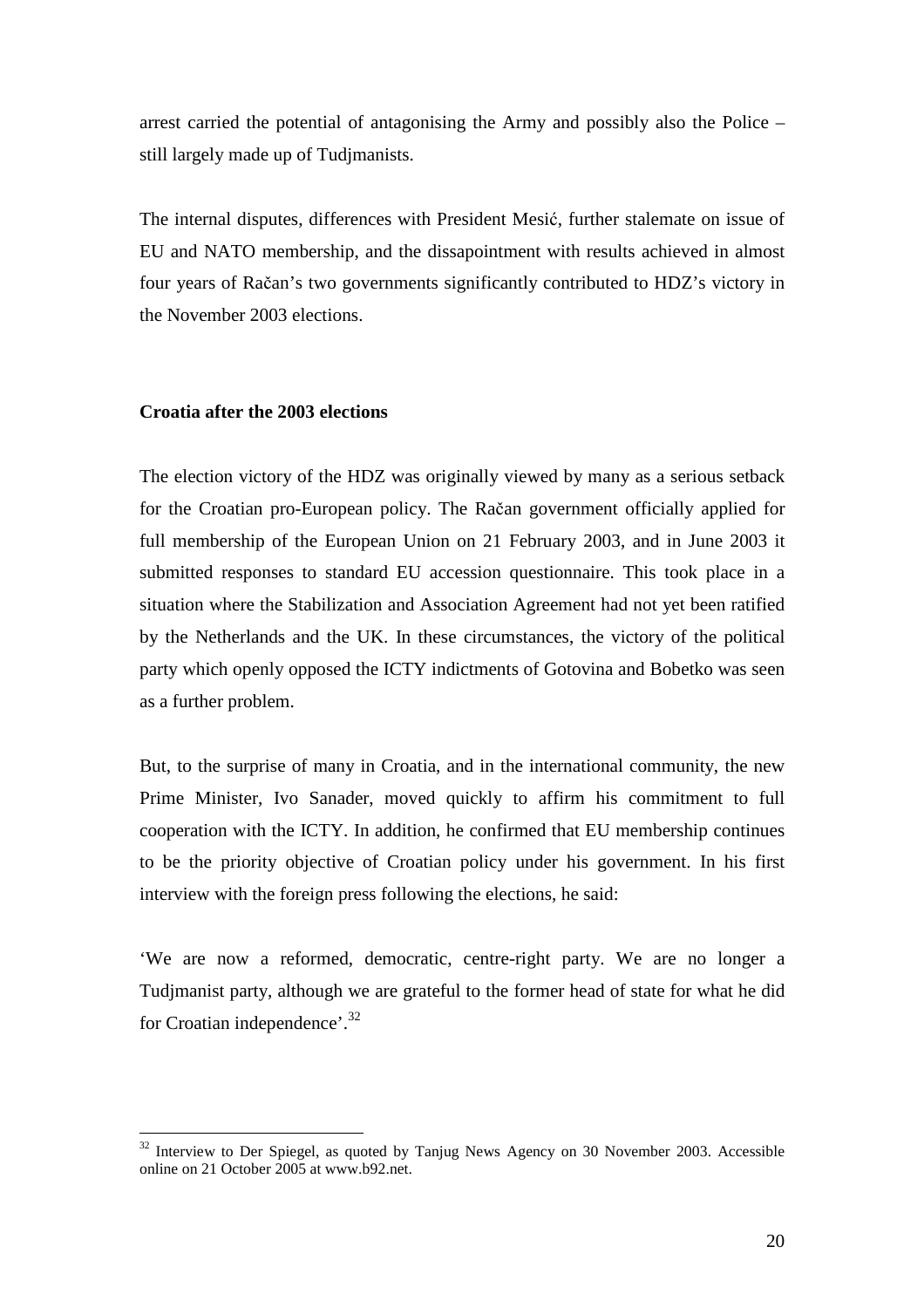By making reference only to Tudjman's success in achieving independence for Croatia – and by avoiding praise for achievements in the decade of his rule since – Sanader presented himself as a reformer from within the HDZ. This was confirmed by his choice of coalition partners. Instead of relying on the far-right Croatian Party of Rights (HSP), he chose to make a coalition with the HSLS (a former partner in Račan's first government) and – more significantly – with the representatives of ethnic minorities in Croatian parliament, including the Independent Democratic Serb Party (SDSS). This was a radical departure from the Tudjmanist policy of marginalising and discriminating against minorities, particularly the ethnic Serbs. In fact, it was also an improvement on policy of the Račan governments, which had not included ethnic minority representatives, perhaps fearing that this would only encourage Tudjmanist opposition who would interpret it as further evidence of a 'return to Yugoslavia'. Another possible reason for Račan's lack of interest in ethnic Serb parties can be seen in the competing electoral strategies of the parties in the Croatian party system. Račan's SDP was in direct competition with the SDSS for the votes of ethnic Serbs.

Thus, it was to the surprise of many when, on 19 December 2003, the SDSS signed a coalition agreement with the HDZ. Sanader's government promised to facilitate return of Serb refugees, and the restitution of their property, including the once state-owned flats in which they had the right of permanent tenancy. The SDSS was offered several senior posts in the administration, although it refused the HDZ's offer of one or two ministerial positions. Subsequent to this agreement, Ivo Sanader invited all refugees to return to Croatia, stating that the Serbs had no reason to fear the new, HDZ-led government. In one of his first public functions following the elections, the new Prime Minister attended the Orthodox Christmas reception party in the premises of the Serb National Council in Zagreb, where he said that 'the Serb minority, just as any other minority, enriches Croatia and thus should be treasured'.<sup>33</sup> This symbolic gesture – followed by Sanader's visit to the site of the Second World War Jasenovac

<sup>&</sup>lt;sup>33</sup> See reports by Tanjug News Agency, 25 December 2003, Srna News Agency, 4 January 2004, and by B 92, 6 January 2004. Ibid.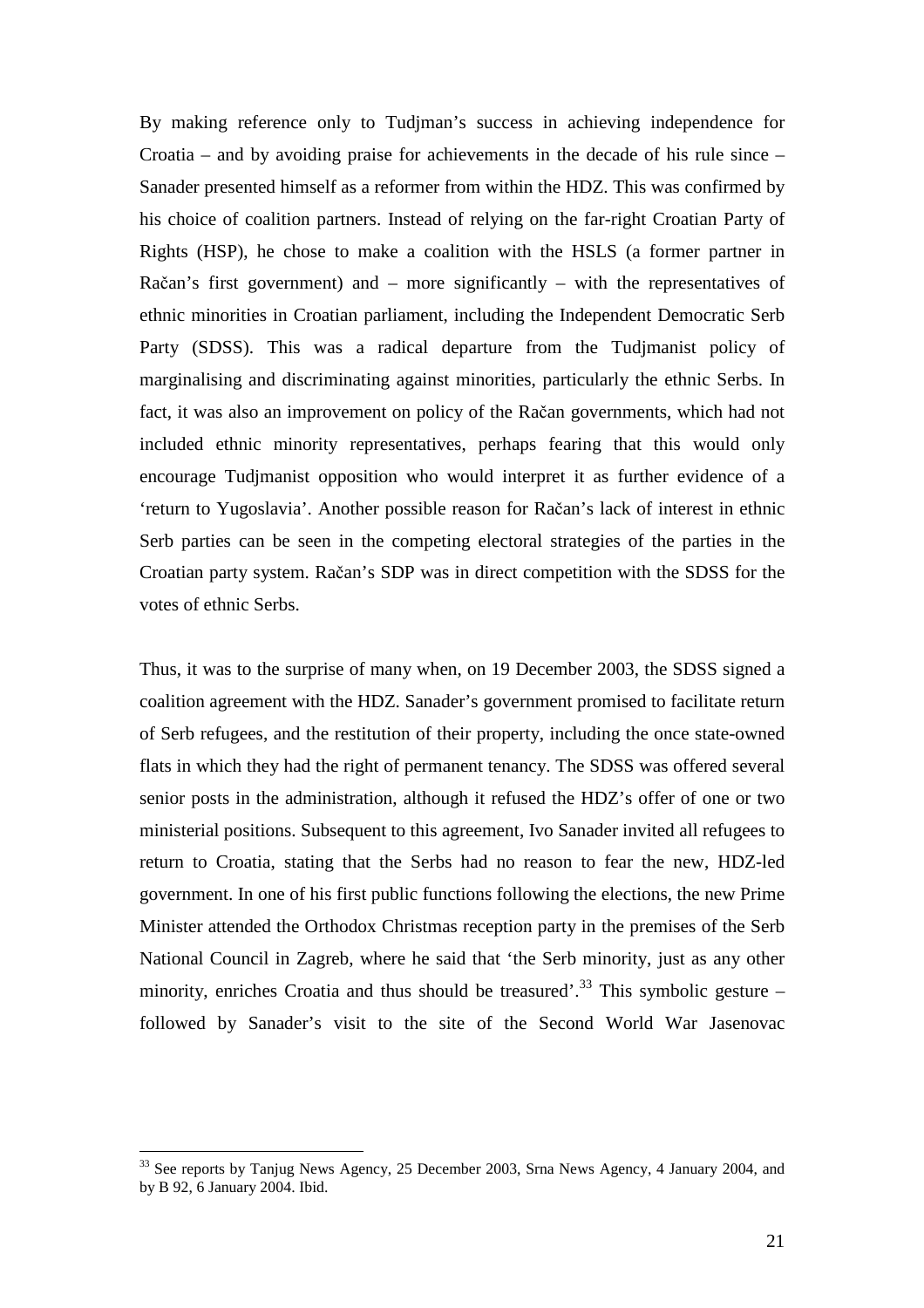concentration camp in which tens of thousands of Serbs were murdered $34$  - was welcomed by ethnic Serbs in Croatia, but it was also well received in Serbia.

The new government continued to promote regional co-operation as a key Croatian foreign policy objective. Serb-Croat political co-operation in Croatia facilitated further rapprochement between the governments of Croatia and Serbia and Montenegro (as the former Federal Republic of Yugoslavia has been known as of March 2003). The bilateral relationship intensified in 2004, with first official visit to Zagreb of Svetozar Marović, the president of Serbia and Montenegro (25 May 2004), and the first visit by the Croatian Prime Minister to Belgrade after the war (15 November 2004). Sanader said that 'full stabilization in Southeast Europe' is one of the main objectives of his government.<sup>35</sup> In November 2004 the two states signed a bilateral agreement covering the protection of minorities.<sup>36</sup> In August 2004, one of the leaders of the Serb minority in Croatia, Milorad Pupovac, said that the Croatian government 'on the whole fulfils its promises given to Serbs', although certain problems continued.<sup>37</sup> These problems however have never seriously endangered the support of the SDSS to Sanader's government.

Marginalisation of the Tudjmanists within the HDZ, coalition with the Serbs, an improving relationship with Serbia and Montenegro – as well as co-operation with the international community in its policy towards Bosnia-Herzegovina – erased the initial scepticism of the European Union about the new government. Croatia's application for EU membership was further supported by the conclusions of the Thessaloniki summit of the European Council in June 2003, which confirmed that all countries of the Western Balkans – including Croatia – could look forward to the prospect of accession. The European Partnership with Croatia was the direct result of the Thessaloniki Agenda, and Croatia (then still under the Račan government) participated enthusiastically. But once the initial scepticism about the Sanader government was replaced with support, the EU Commission issued its Opinion on

 $34$  This visit was of special importance also because Franjo Tudjman built his nationalist credentials through arguing against the 'Jasenovac myth', and through arguing that the actual scale of atrocities had been deliberately exaggerated by Serb nationalists as a means of proving the 'genocidal tendencies' of the Croats.

 $35$  B 92 News, 25 May 2004, accessible online on 21 October 2005, at www.b92.net.

<sup>&</sup>lt;sup>36</sup> B 92 News, 15 November 2004, ibid.

<sup>37</sup> Beta News Agency, 3 August 2004, ibid.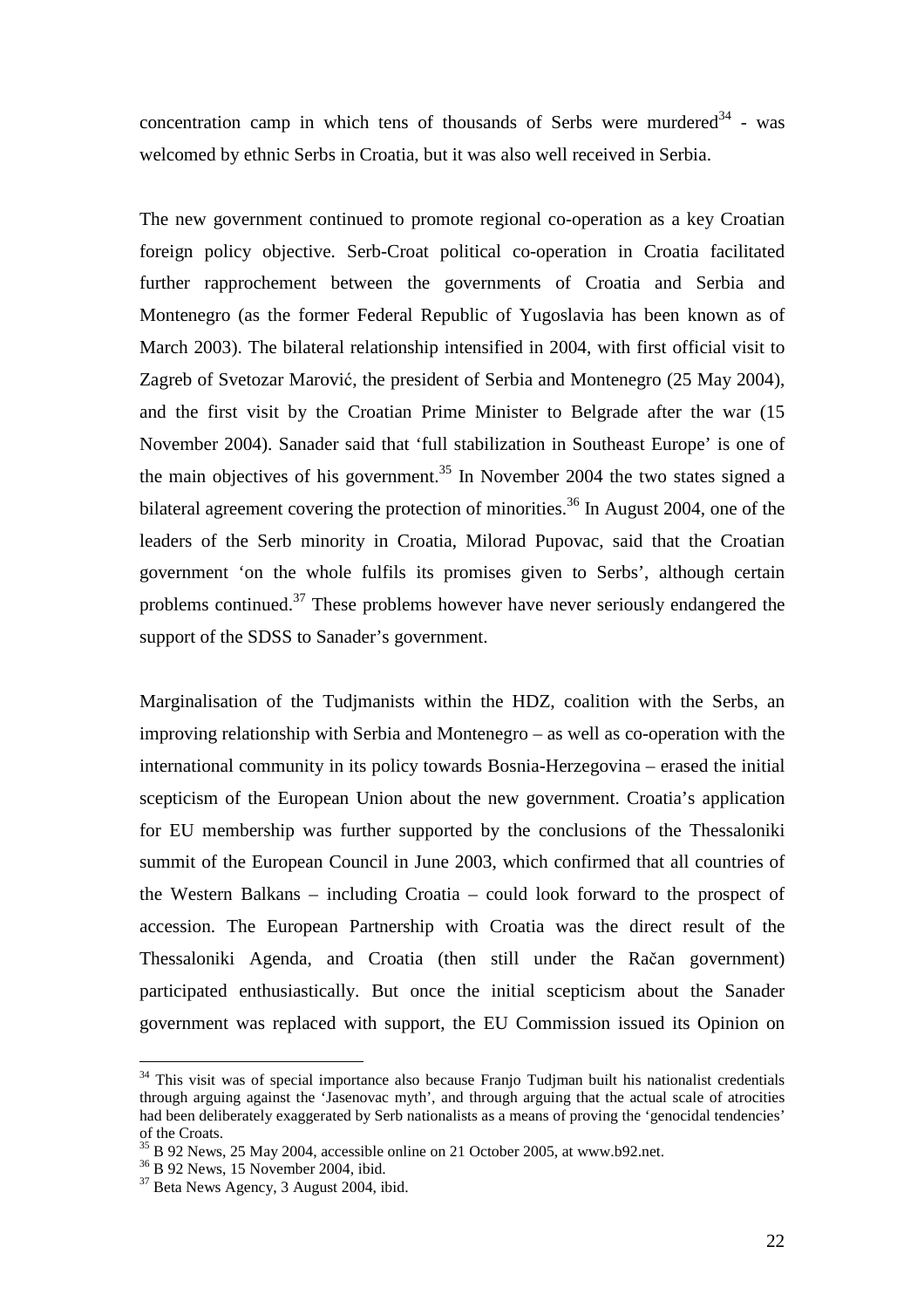Croatia's Application for Membership of the  $EU^{38}$ . The Opinion concluded that Croatia was 'a functioning democracy, with stable institutions, guaranteeing the rule of law and no major problems regarding the respect of fundamental rights'. It also confirmed that Croatia was 'a functioning market economy'. The Opinion saw 'no major difficulties in applying the acquis' in the fields of: economic and monetary union, statistics, industrial policy, small and medium sized enterprises, science and research, education and training, culture and audio-visual policy, external relations, common foreign and security policy, and financial and budgetary provisions. Further efforts were encouraged in the fields of free movement of capital, company law, fisheries, transport, energy, consumer and health protection, customs union and financial control. According to the Opinion, 'considerable and sustained efforts' were needed in areas of: free movement of goods, free movement of persons, freedom to provide services, competition, agriculture, taxation, social policy and employment, telecommunications and information technology, regional policy and justice and home affairs'. The only area where 'very significant efforts' were needed, was environment.

Although the European Council decided in June 2004 that Croatia should be accorded the status of candidate country, it was pointed out that 'Croatia needed to maintain full cooperation with ICTY and to take all necessary steps to ensure that the remaining indictee [i.e. general Gotovina, op.aut.] was located and transferred to The Hague'.<sup>39</sup> This requirement proved to be the most difficult, although public support for general Gotovina was now significantly lower than in 2001. Sanader's government faced no serious threat from possible public protests, and – as events following the arrest of the general in December 2005 confirmed - no violence was likely to be used in the case that the general was arrested and extradited. However, the government claimed that it simply had no idea of his whereabouts. In Spring 2004, the Croatian government accepted the presence of foreign intelligence services in Croatia – including the British – whose objective was to locate Ante Gotovina. A special Action Plan was co-

 $38$  For full text of this document see http://europa.eu.int/comm/enlargement/croatia/eu-relations.htm, accessible online on 23 October 2005.

<sup>&</sup>lt;sup>39</sup> It is worth noting that the Opinion stopped short of requesting that Croatia actually arrest general Gotovina. It asked only for full co-operation and for 'all necessary steps' to be taken. On these grounds, once the ICTY Prosecutor confirmed that Croatia had taken all necessary steps, it was possible for the Council of Ministers to decide in favour of accession talks starting with Croatia even in a situation in which Gotovina had not been arrested.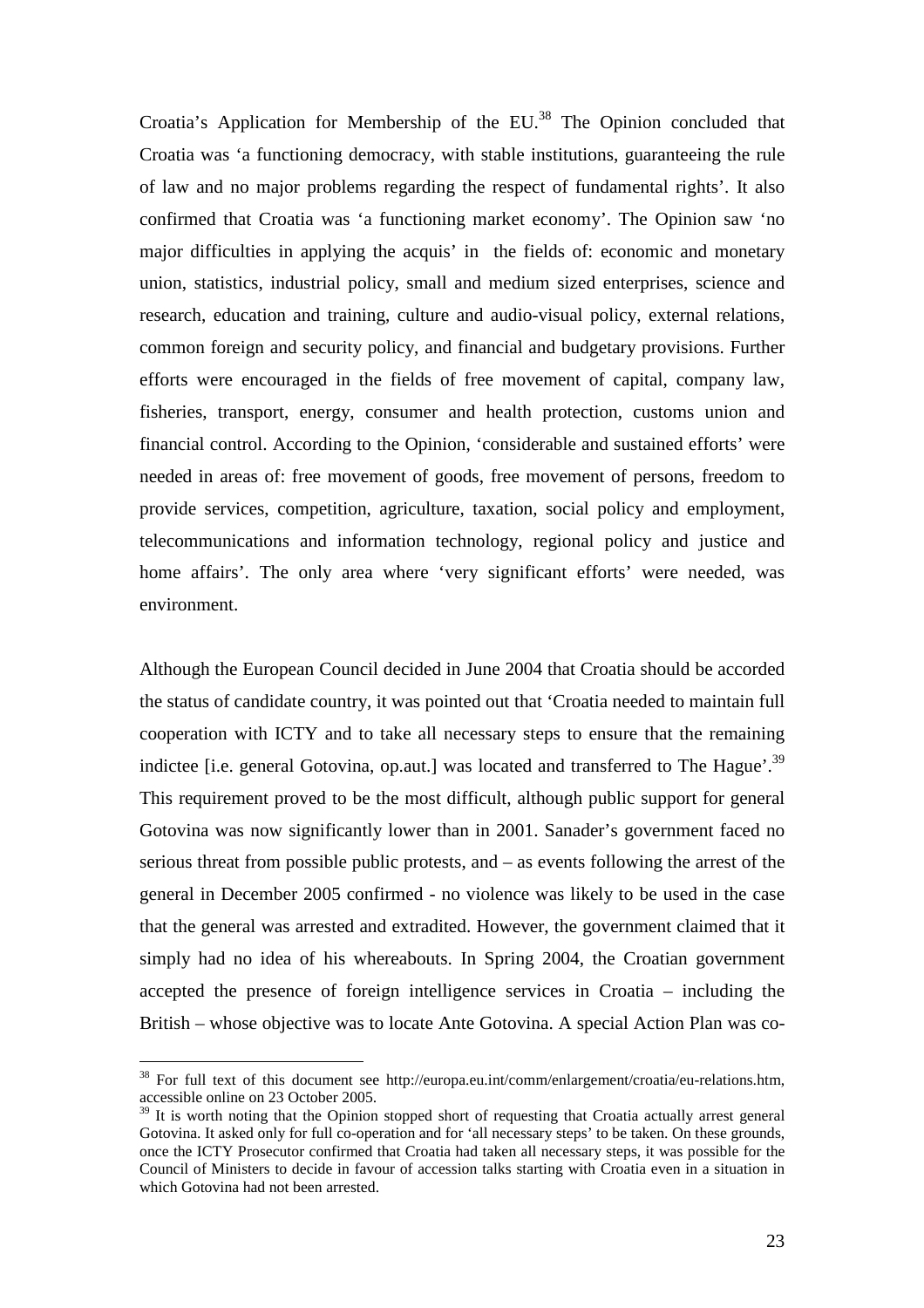ordinated with the ICTY and the EU, aimed at detecting and breaking a net of support for the general among the former Tudjmanists. However, several documents from these secretive operations were soon leaked to national press, in a clear manifestation that Tudjmanists were still present (if no longer influential) in the state apparatus. In March 2005, Carla Del Ponte, the ICTY Chief Prosecutor, concluded that Croatia still needed to improve its co-operation with the ICTY. As a consequence, the European Council postponed the date of the accession talks with Croatia, until this requirement was met. However, a special three-member commission (*Troika*) was established to monitor further progress, in response to Croatian complaints that the ICTY should not determine the EU's policy towards Croatia. In somewhat controversial context of the stalemate on Turkey's accession talks in October 2005, Del Ponte unexpectedly confirmed that Croatia was 'as of last couple of weeks fully co-operating with the ICTY'. This effectively removed the last barrier to the beginning of accession talks. The decision of the Council to begin accession talks with Croatia followed immediately.

This decision, however, was not only the result of a more direct co-operation with the ICTY, but also of Croatia's successful lobbying within the EU, which was helped by a convenient set of circumstances. Since its independence in 1992, Croatian foreign policy aimed at building support among three different (although often overlapping) informal groups of European states. Firstly, Croatia relied on the support of Germany and – since Jacques Chirac became the President – France. Germany was the decisive force behind the recognition of Croatian independence back in December 1991. France became the principal supporter of further enlargement at the Zagreb meeting in 2001, which was held during the French presidency. But by October 2005, both Germany and France faced domestic crises – Germany was in the process of forming a new government following elections, while France's position in Europe was weakened by the outcome of the referendum on the European Constitutional Treaty. However, both countries supported the beginning of negotiations with Croatia, not least because Croatia refused to participate in the 'coalition of the willing' and it was critical of the war against Iraq. Croatia was also relying on support by a group of small states in Central Europe. The new, post-Tudjmanist Croatia accepted that it was a small state, not a 'regional power'. As such, it successfully sought support from other Central European small nations – for example Austria, Slovakia, Slovenia, and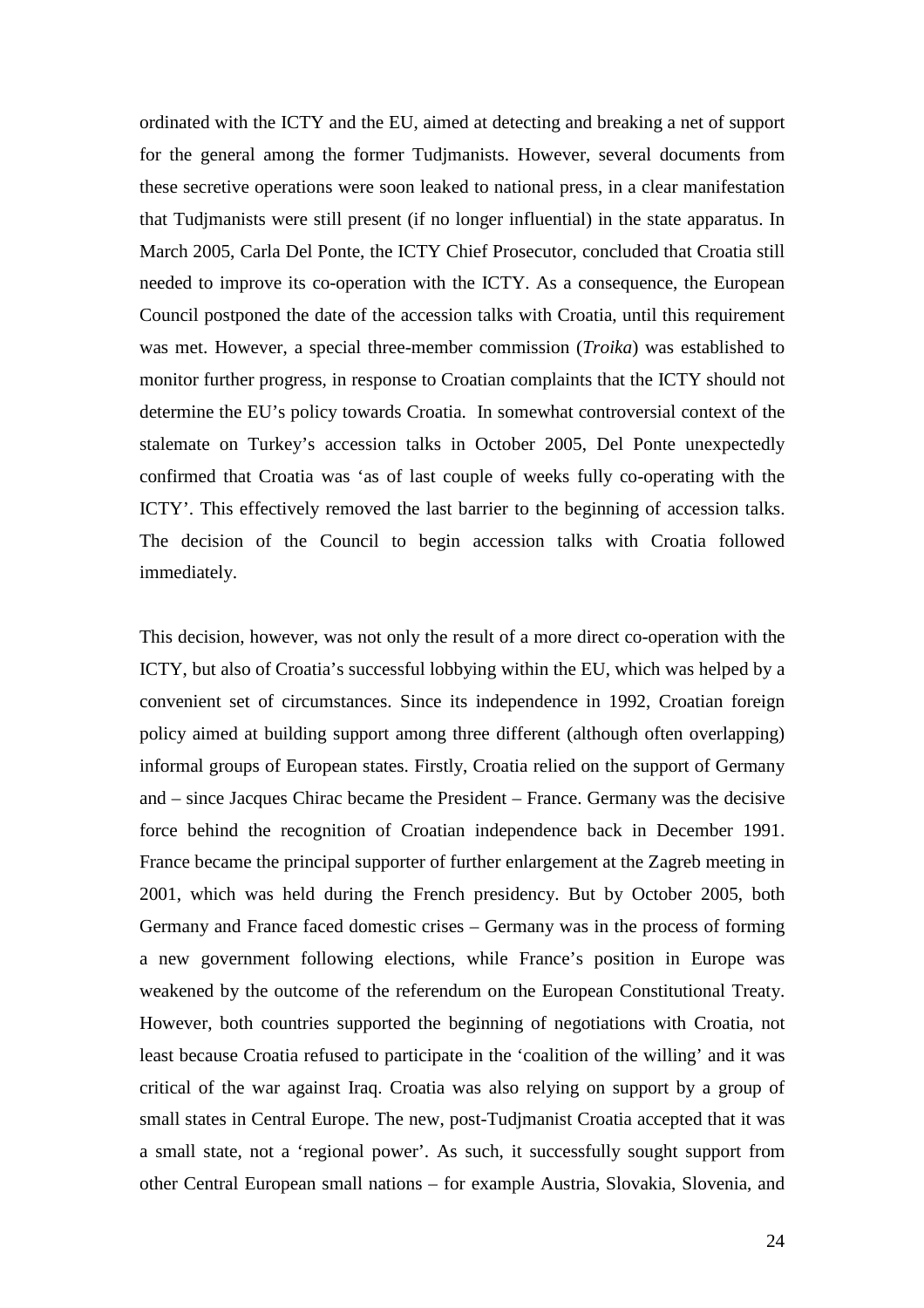even the Czech Republic (despite occasional disagreements between Prague and Zagreb), and the three Baltic States: Lithuania, Estonia and Latvia.<sup>40</sup> Finally, Croatia successfully lobbied in the Vatican, through which it influenced a number of important predominantly Catholic countries in Europe – for example, Poland, Italy and Ireland. The importance of the Catholic church and its support in the process of EU accession was acknowledged by the Prime Minister Sanader who thanked Cardinal Bozanić, the Archibishop of Zagreb, saying that 'without the support of the Catholic church, this decision (on beginning of accession talks) would not have happened'.<sup>41</sup> Major political parties – both on the left (SDP) and the right (HDZ) lobbied for support through European political party associations, with significant success.<sup>42</sup> The SDSS sent several letters to EU and individual governments (including to Tony Blair, on 1 September 2005) encouraging them to support Croatia.

Unlike Tudiman's foreign policy – which in the second half of the 1990s became increasingly isolationist, leaving Croatia with no friends in Europe – the new orientation helped Croatia to built links within the Europe. The Austrian *quid pro quo*  position meant that Austria would agree to beginning accession talks with Turkey only if and when Croatia was promised the same.<sup>43</sup> It worked.

### **Conclusion**

 $\overline{a}$ 

Croatian public opinion reacted with great enthusiasm to the announcement that there would finally be accession talks. Opinion polls conducted in the immediate aftermath of 4 October 2005 showed that support for Croatian membership in the European Union increased by almost 17 percent – from a very low point of 33 percent in

<sup>&</sup>lt;sup>40</sup> Four states belonging to this informal group - Austria, Slovenia, Slovakia and Hungary - issued a joint statement in support of Croatia on 18 July 2005. See Hina News Agency, accessible online at www.hina.hr.

<sup>&</sup>lt;sup>41</sup> See IKA News Agency, 14 October 2005, accessible online at www.ika.hr, on 23 October 2005.

<sup>&</sup>lt;sup>42</sup> For example, the European People's Party – European Democrats group in European Parliament supported Croatia. The eight Prime Ministers of EU states who are leaders of parties belonging to this group sent a letter to Tony Blair on 26 August, in which it supported Croatia. The group included Prime Ministers of Italy, Slovakia, Malta, Slovenia, Luxembourg, Latvia, Greece and Austria. See Hina News Agency, 1 September 2005, accessible on www.hina.hr.

<sup>&</sup>lt;sup>43</sup> For Austrian position see Wolfgang Schuessell's interview with The Financial Times, 29 September 2005, as accessible online on 23 October 2005, at www.ft.com.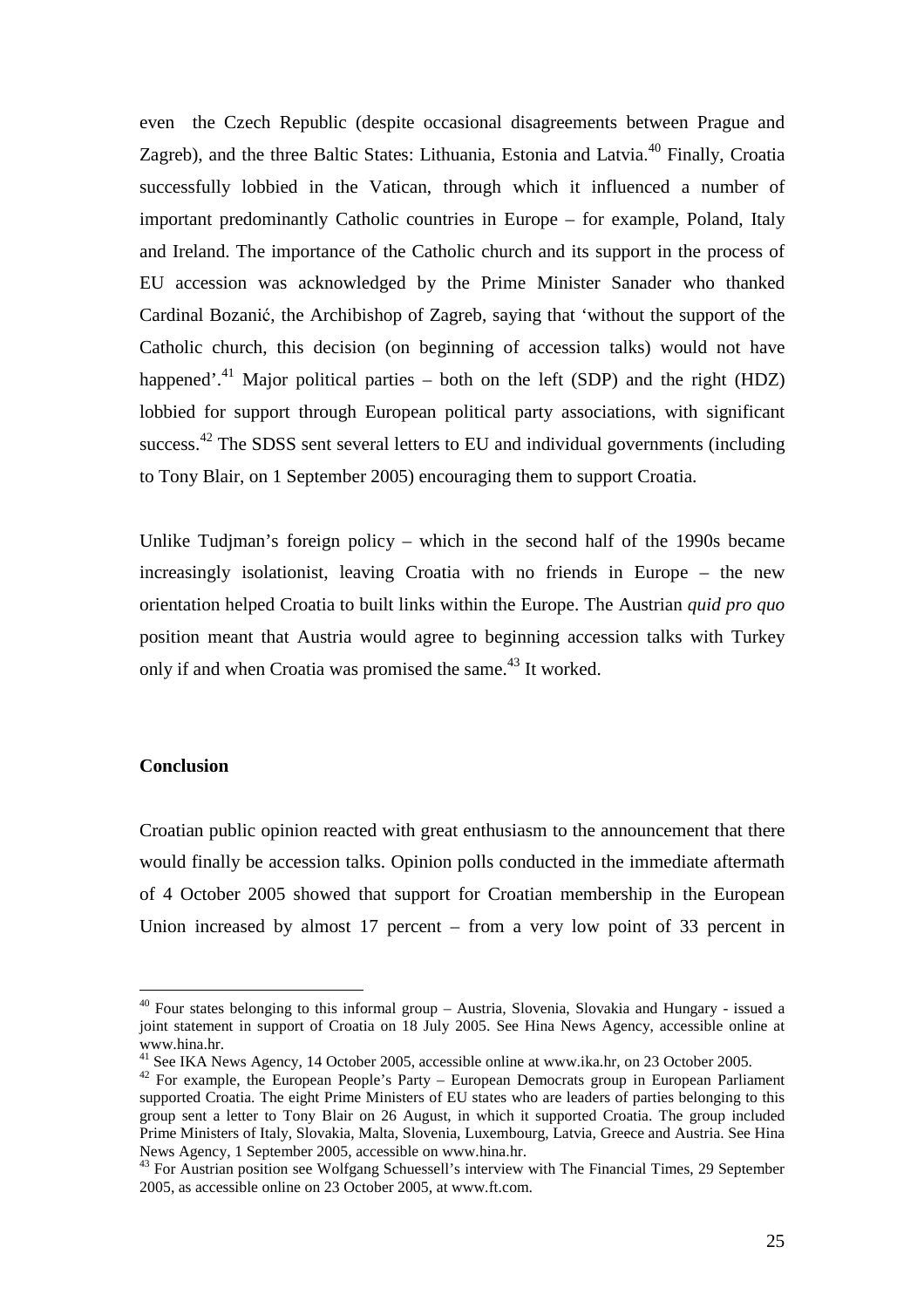September<sup>44</sup> to 49.6 per cent on 5 October<sup>45</sup>. This is not surprising. In the aftermath of 4 October, the EU was no longer seen as unfair towards Croatia, and no longer the supervisor, tutor and punisher. This might yet change once the talks are under way, especially if the conditions were to be seen as too restrictive. But, it is unlikely that the public would turn anti-European now when no major political party remains to organise anti-European politics. In addition, the more open the Union becomes towards Croatia, the more enthusiastic will Croats be about joining the Union.

Croatian politicians now emphasise that the good relationship they have with countries that entered the Union in 2004 would certainly help, as they were willing to help with their own experience in negotiations. The Chief negotiator, Vladimir Drobnjak, stated that the Slovakian experience would be particularly helpful, as this country went through negotiations rather quickly, having joined the accession talks at a later stage, due to political reasons.<sup>46</sup> Croatia will try to take advantage of its smallness in terms of territory and population and will argue that it should be easy to 'absorb' in the European Union as it has a fairly advanced economy and it is a sound and stable democracy.<sup> $47$ </sup> Politicians hope that the accession talks could be completed within the next two or three years. It would be nice, they say, if Croatian citizens could participate in the elections to the European parliament in 2009.

This will, however, depend not only on Croatia – which is now seen as fully cooperative with the ICTY - but also on circumstances beyond its (or perhaps anybody else's) control. In particular, two of them will be very significant. Firstly, Croatian membership in the European Union depends on general state of the Union, which has not yet found a solution for the constitutional stalemate, and which also lacks unity with regard to further enlargements. Secondly, further progress will depend on resolving certain bilateral problems that Croatia has with two of its EU neighbours –

<sup>&</sup>lt;sup>44</sup> According to a survey conducted by GfK, quoted by Novi List on 27 September 2005, only 33 percent of Croatians supported membership of the EU, while 56 percent opposed it. Support for the EU was at its peak in June 2003, when 82 percent of respondents supported it. Accessible online on 23 October 2005 at www.novilist.hr.

<sup>&</sup>lt;sup>45</sup> In the first ad hoc survey conducted in the immediate aftermath of decision on opening of the accession talks, only 25 percent were against the EU, with 24 per cent undecided. Večernji List, 5 October, accessible online on 23 October 2005 at www.vecernji-list.hr.

<sup>&</sup>lt;sup>46</sup> Interview with Vladimir Drobnjak, Slobodna Dalmacija, 17 October 2005.